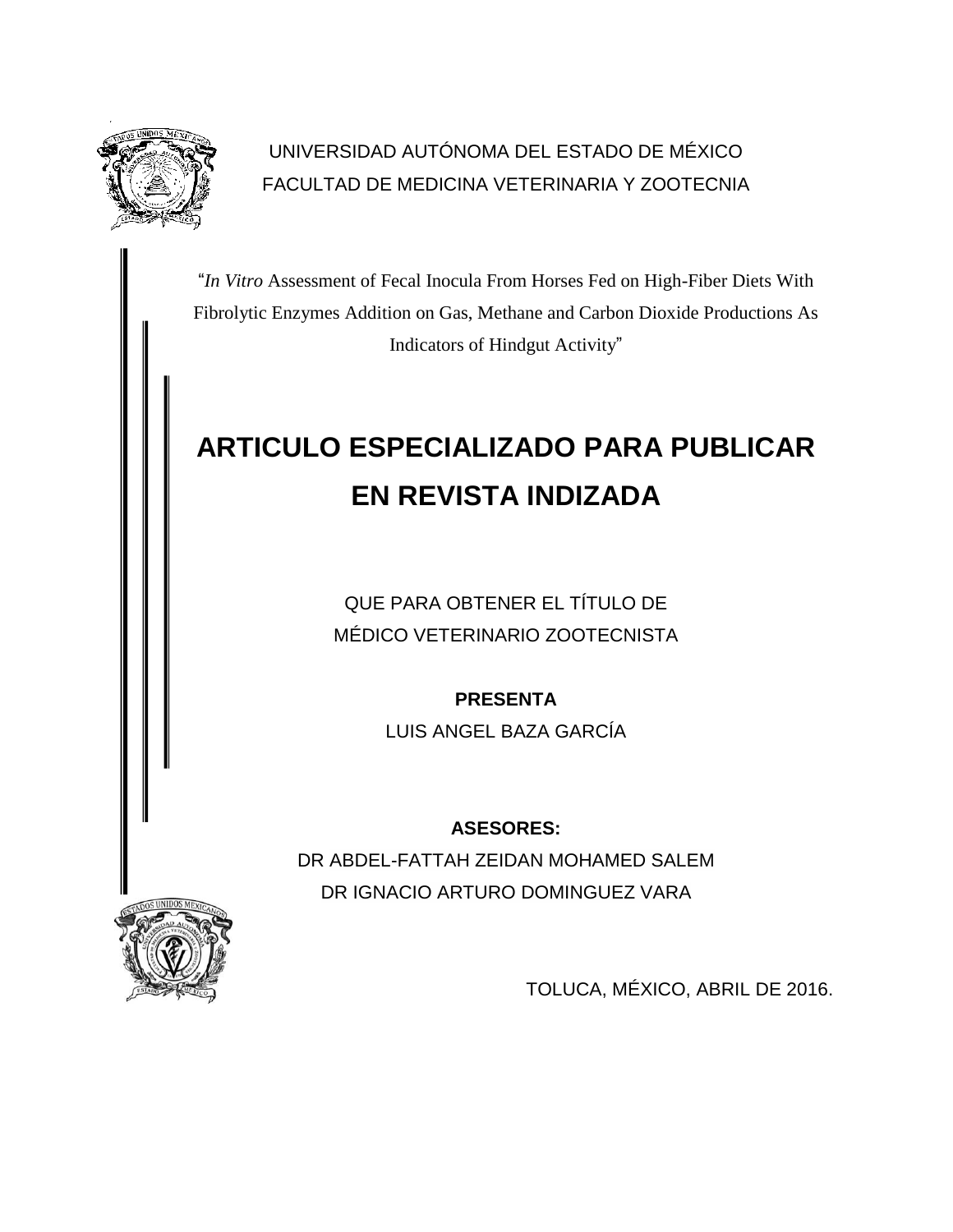*In Vitro* **Assessment of Fecal Inocula From Horses Fed on High-Fiber Diets With Fibrolytic Enzymes Addition on Gas, Methane and Carbon Dioxide Productions As Indicators of Hindgut Activity**

**Ahmed E. Kholif PhD<sup>a</sup> , Luis A. Baza-García BSc<sup>b</sup> , Mona M.Y. Elghandour MSc<sup>b</sup> , Abdelfattah Z.M. Salem PhDb\*, Alberto-Barbabosa PhD<sup>b</sup> , Ignacio A. Dominguez-Vara PhD<sup>b</sup> , Juan E. Sanchez-Torres PhD<sup>b</sup>**

<sup>a</sup>*Dairy Science Department, National Research Centre, 33 Bohouth St. Dokki, Giza, Egypt* <sup>b</sup> *Facultad de Medicina Veterinaria y Zootecnia, Universidad Autónoma del Estado de México, México*

\*Corresponding author: *Tel. and Fax 01(521) 7162695171*

*E-mail address:* asalem70@yahoo.com (A.Z.M. Salem).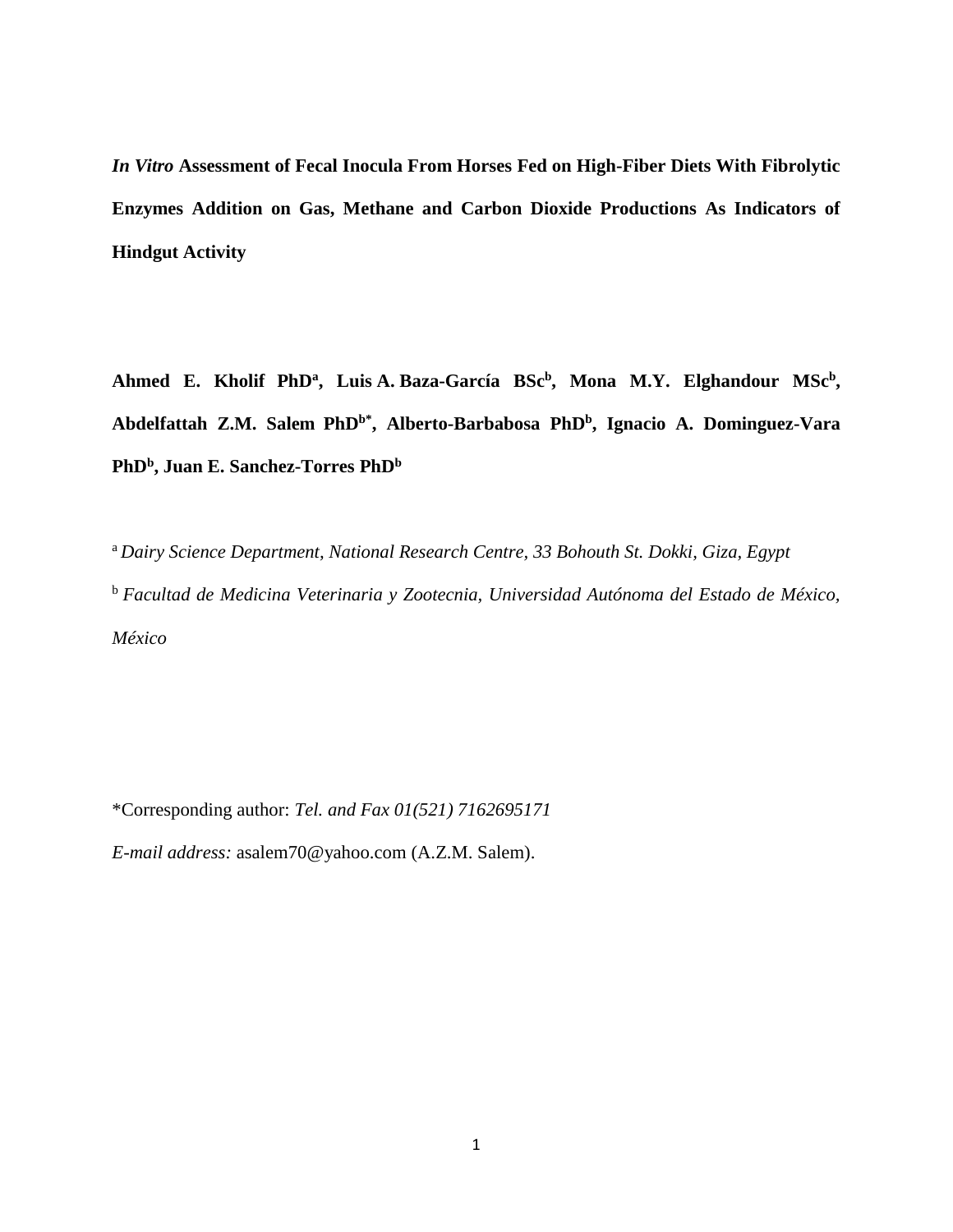#### **ABSTRACT**

This study was aimed to assess the effect of fecal inocula from horses fed on concentrate (restricted amount daily) and oat straw (*ad libitum*) supplemented with fibrolytic enzymes on *in vitro* hindgut activity. Cellulase (CE), xylanase (XY) and CE+XY (1:1 v/v; CX) were tested at three levels ( $\mu$ L/g DM): 0, 1 and 3, in addition to control without enzyme addition (EP0). Fecal inocula were collected from 16 Quarter Horse mares supplemented with enzyme at 0 (FCOwithout enzyme), or fed 10 ml enzyme/mare/day of CE (FCE), XY (FXY) or CE+XY (1:1 v/v; FCX) for 15 days. The fecal content mixed with the culture media were used for incubation in bottles containing 1 g DM of substrate (a mixture of concentrate and oat straw (1:1 DM)). Gas (GP), methane (CH<sub>4</sub>) and carbon dioxide (CO<sub>2</sub>) productions were measured at 2, 4, 6, 8, 10, 12, 24 and 48 h post-incubation. Interactions occurred (P<0.05) between fecal type  $\times$  enzyme product for the asymptotic GP, the rate of GP, CH<sup>4</sup> production, and fermentation kinetic parameters. Moreover, interactions were observed ( $P<0.05$ ) between fecal type  $\times$  enzyme product  $\times$  enzyme dose for the rate of GP, CH<sub>4</sub> production and DM digestibility. Xylanase at 3  $\mu$ L/g DM with FXY fecal increased (P<0.05) the asymptotic GP and calculated fermentation parameters. At 24 h and 48 h and without enzyme, FCX and FXY, respectively, had the highest (P<0.05) CH<sub>4</sub> production. It can be concluded that xylanase enzyme at 3  $\mu L/g$  DM was the most effective compared to other treatments.

*Keywords*: Fibrolytic enzymes, fecal inoculum, *in vitro* gas production, methane production.

**Running head:** *Fibrolytic enzymes and in vitro fecal fermentation*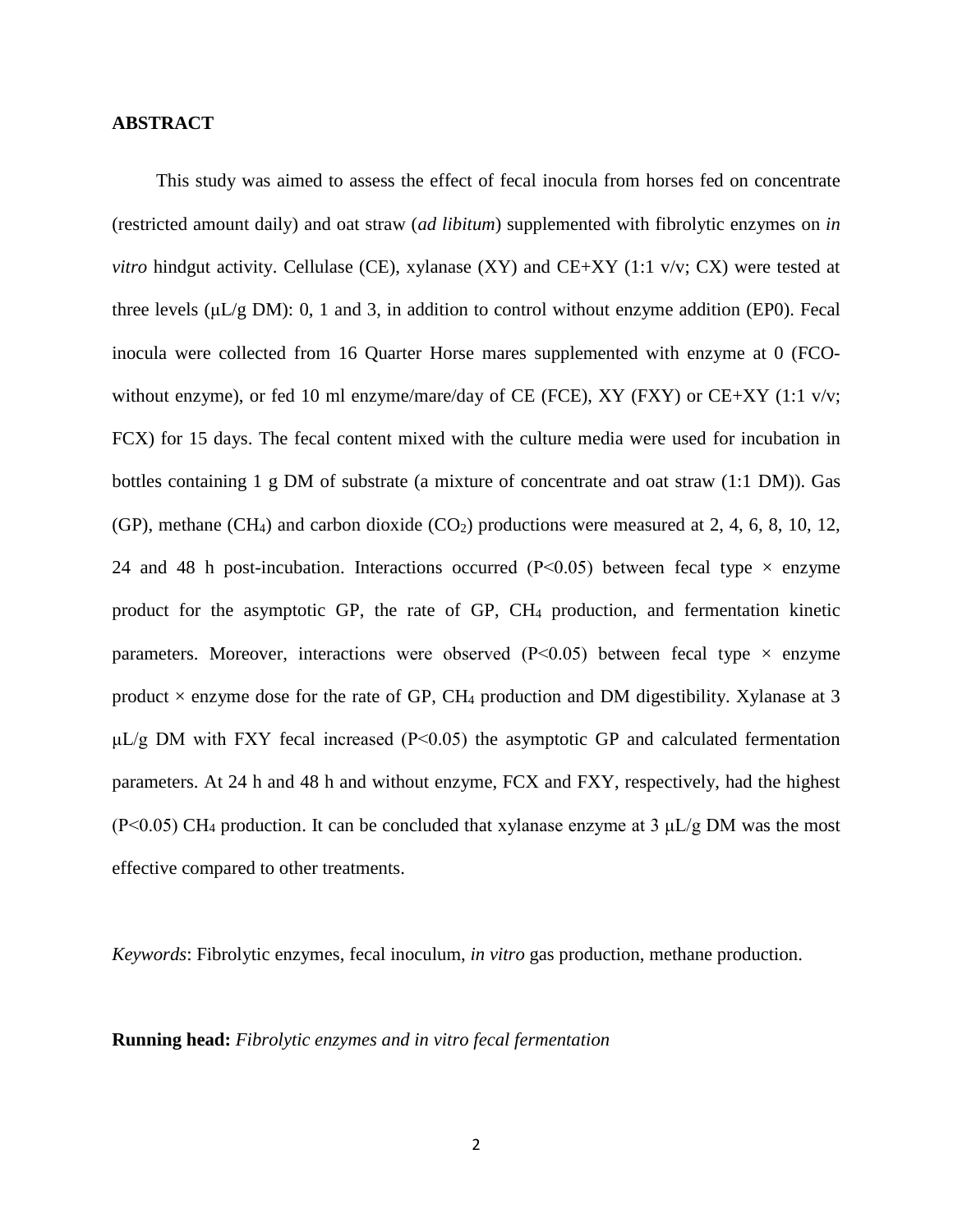#### **1. Introduction**

Feeding horses on fibrous diets is important to overcome some feeding disorders such as gastric ulceration, hindgut acidosis, laminitis and colic associated with high-starch diets [1]. Such disorders could impair the fibrolytic activity in the horse's hindgut and cause microbial profile disturbance with the proliferation of *Streptococcus bovis* as the dominant microbe causing a reduced energy yield of the fed diet [2] and reducing whole diet digestibility. However, fibrous feeds are characterized by poor palatability, high lignocellulose content and low nutrient digestibility, and low crude protein (CP) content [3,4] feeding horses a minimum of 1% of their BW as fibers can minimize occurrence of such disorders [5]. Oat straw is one of the most common agriculture residues in Mexico with low nutritive value as low protein content and low nutrients digestibility and with about 11.2 million of tones produced during 2013. Therefore there is a need to develop feeding strategies that meet the energy requirements of the horse fed high-fiber diets and maintain gut health and integrity [6]. For an effective utilization of fibrous feeds, exogenous fibrolytic enzymes have been used to improve carbohydrate and cell walls degradation in ruminants [7,8] and in equines [10].

In ruminants, supplementing diets with fibrolytic enzymes has been shown to improve feed utilization and animal performance [9,11]. Supplementing the diet of horses with exogenous fibrolytic enzymes has gained substantial interest in recent years [10,12]. Because the large intestine in the horses is a fermentation system similar to the rumen [13], improvements in feed utilization and animal performance should be expected with horses with fibrolytic enzymes supplementation. In the rumen of ruminants and in the cecum of equines, living microorganisms give them the ability to breakdown fibers to meet their energy demands. Consequently, the application of exogenous enzymes to fibrous feeds may help release starches, sugars, proteins,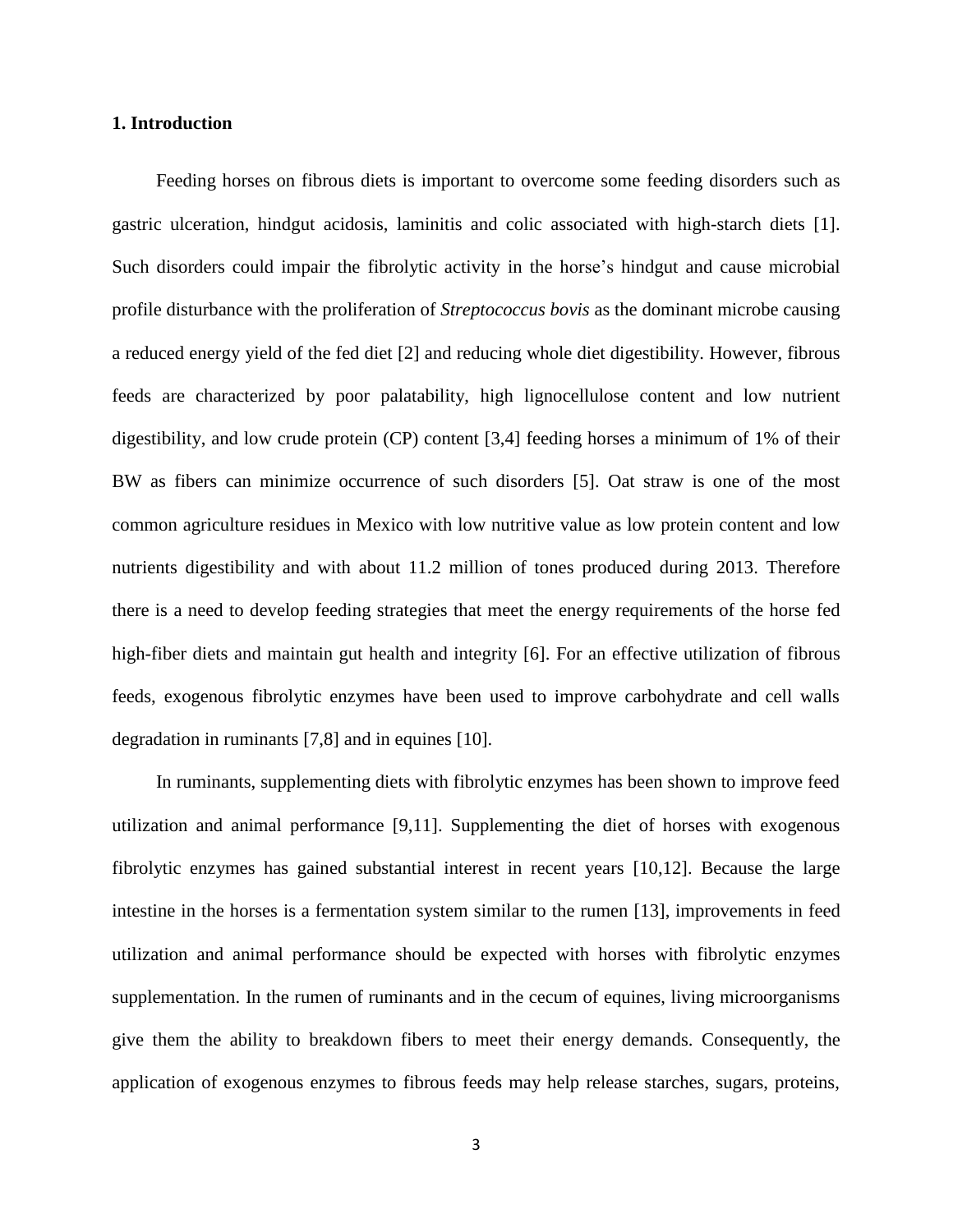vitamins and minerals for digestion and absorption in the small intestine [14]. However, the potential of exogenous enzymes to enhance the digestion of fibers in the hindgut of the equine is inconclusive. Salem et al. [10] observed *in vivo* improved neutral detergent fiber (NDF) and acid detergent fiber (ADF) digestion of oat straw when mares were fed fibrous diet supplemented with fibrolytic enzymes. In contrast, Murray et al [12] reported a significant reduction in *in vivo* digestibility of the fibrous fractions of enzyme-treated diets.

Therefore, the aim of the current study was to assess the effect of fecal inocula from horses supplemented with exogenous fibrolytic enzymes in diets on *in vitro* total gas, methane (CH4) and carbon dioxide  $(CO_2)$  productions as indicators of hindgut activity of a diet containing 50% oat straw.

### **2. Materials and Methods**

### *2.1. Substrate and Enzyme Products*

A basal diet consisting of a mixture of concentrate and oat straw (1:1 DM) was used as the substrate for the incubations. The concentrate portion contained 50% commercial concentrate (Pell Rol<sup>®</sup> Cuarto de Milla<sup>®</sup>, Mexico) and 50% wheat bran which contained (g/kg DM): organic matter (OM): 901.8, CP: 112.0, NDF: 511.0, and ADF: 202.8. The chemical composition (g/kg DM) of the oat straw was: OM: 929.4, CP: 26.7, NDF: 668.7 and ADF: 405.0.

Celluase<sup>®</sup> plus (CE) and Xylanase<sup>®</sup> plus (XY) (Dyadic<sup>®</sup> PLUS, Dyadic international, Inc., Jupiter, FL, USA) were used. The enzyme activities of the enzyme products were assayed for endoglucanase and xylanase activity as described by Robyt and Whelan [15]. The CE product contained 30,000 to 36,000 units of cellulase/g and 7,500 to 10,000 units of beta-glucanase/g. The XY product contained 34,000 to 41,000 units of xylanase/g, 12,000 to 15,000 units of beta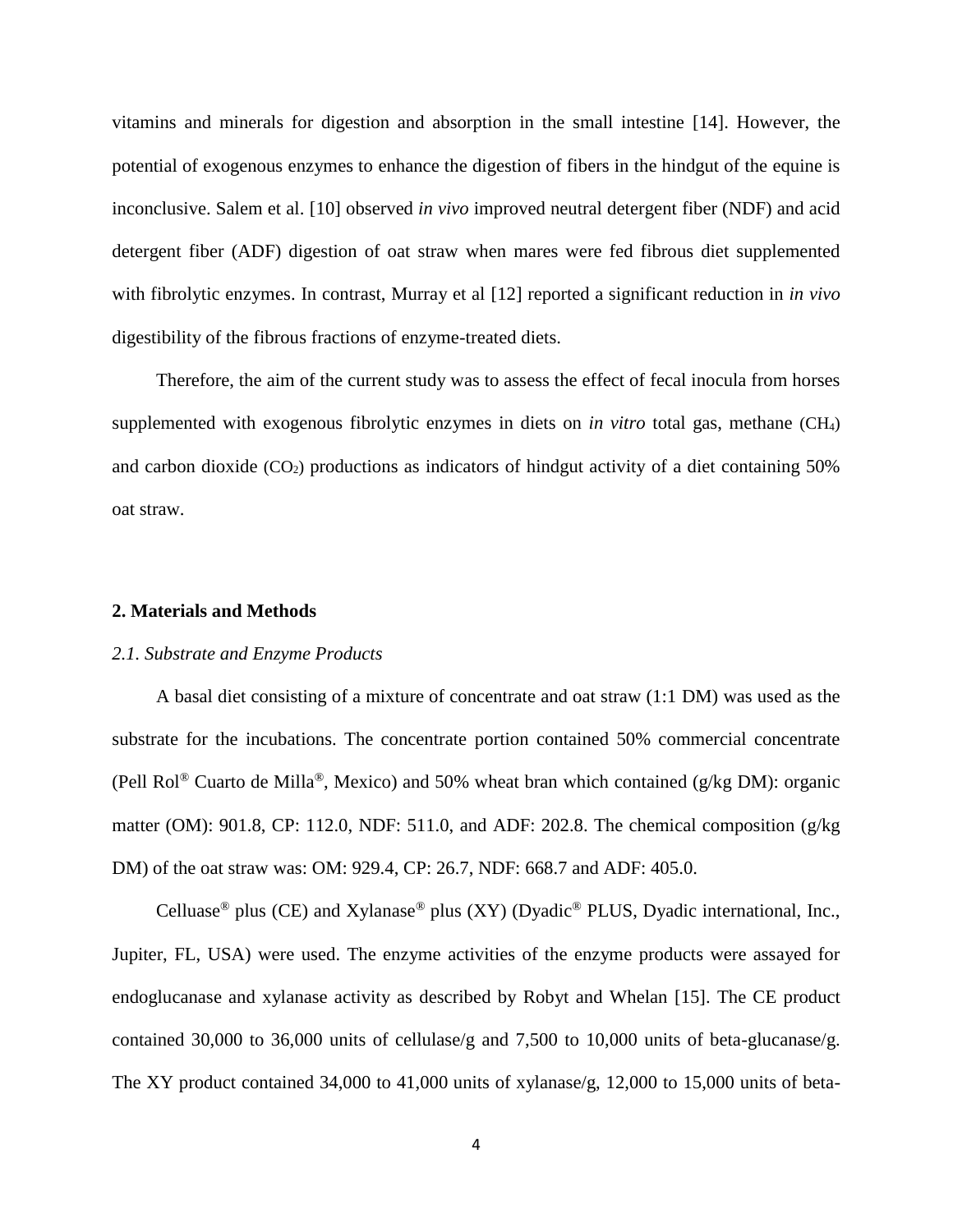glucanase/g and 45,000 to 55,000 units of cellulase/g.

### *2.2. In Vitro Fecal Incubations*

Before the start of the experiment, fecal contents (i.e. the inoculum source) were collected from 16 Quarter Horse mares (450-500 kg BW; 10-12 years of age) used in the experiment of Salem et al [10] offered the same basal diet of a mixture of concentrate (restricted amount daily) and oat straw (*ad libitum*) (1:1 DM) that was used as substrate for the *in vitro* incubations as described above. However, the mares consumed the offered concentrates and oat hay at about 2:1 DM, respectively. The mare's daily diets were supplemented with CE, XY or CE+XY (1:1 v/v; CX) at 10 ml/mare/day for 15 days.

Four composited fecal contents samples, collected from the rectum of each mare before the morning feeding on the last day (i.e., day 15), were used for the *in vitro* incubation. About 10% of individual fecal samples of each mare within each treatment were mixed and homogenized to obtain a homogenized sample of feces of each treatment. The four fecal treatments were: fecal from mares fed control diet without enzyme addition (FCO), fecal from mares fed CE (FCE), fecal from mares fed XY (FXY) or fecal from mares fed  $CE + XY$  at 1:1 v/v (FCX). With the exception of the preparation of the microbial inocula, the method of Theodorou et al [16] was employed to measure gas production (GP). Briefly, a subsample of the composite fecal contents of each treatment was mixed with the Goering and Van Soest [17] buffer solution without trypticase in the ratio of 1:4 v/v. The incubation media were mixed and strained through four layers of cheesecloth into a flask with an  $O<sub>2</sub>$ -free headspace. The fecal content mixed with the culture media was used to inoculate three identical runs of incubation in bottles containing 1 g DM of substrate (a mixture of concentrate and oat straw (1:1 DM)). Oat straw and concentrates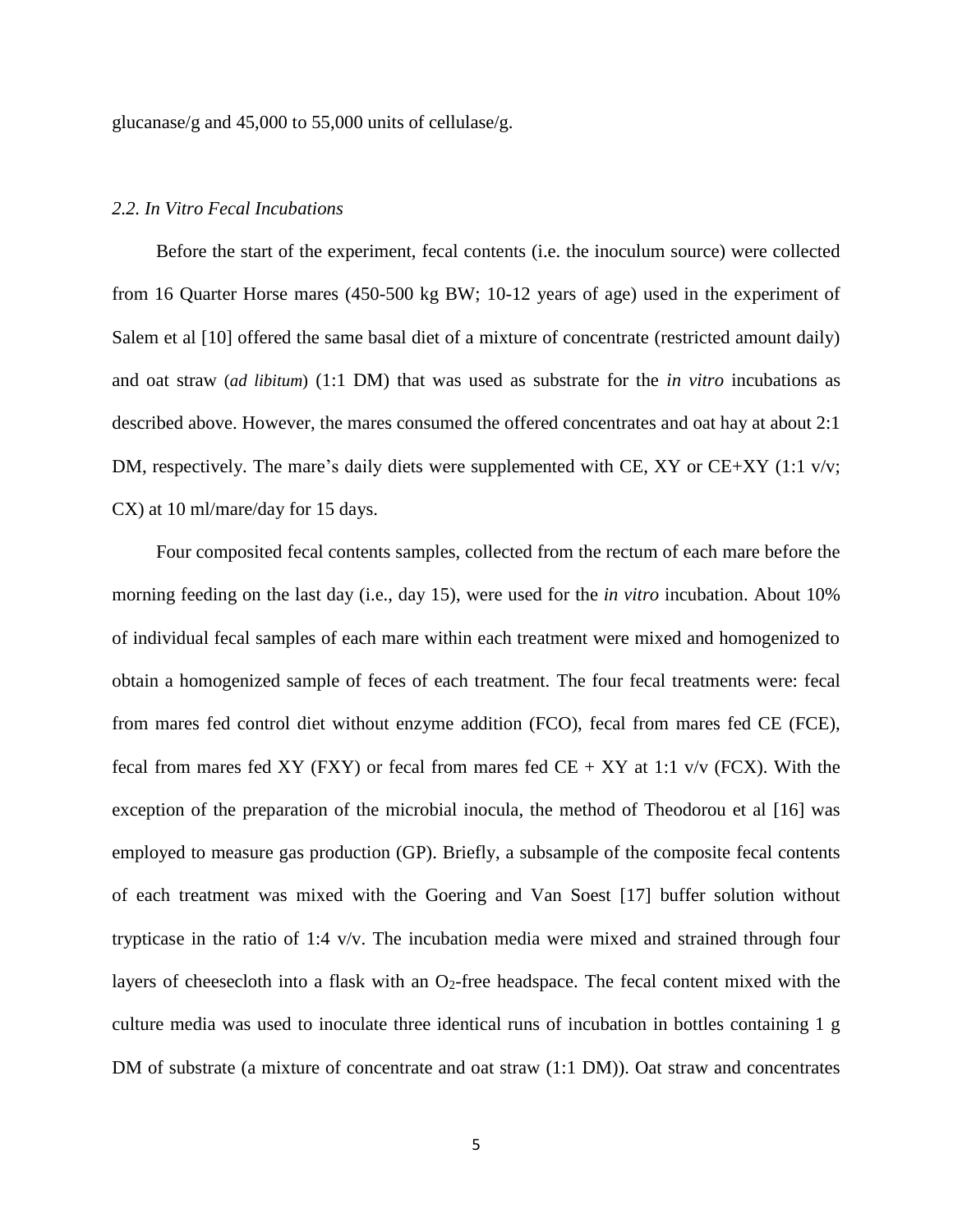were separately grounded through a Wiley mill (Arthur H. Thomas, Philadelphia, PA, USA) using a 2 mm screen and then mixed together before the incubation.

A total number of 252 bottles (3 fecal types  $\times$  3 enzyme doses (/g DM): 0 μL, 1 μL and 3  $\mu$ L)  $\times$  3 enzyme products  $\times$  3 replicates  $\times$  3 runs + 3 replicates of control  $\times$  3 runs) plus three bottles without substrate and enzyme as blanks. After bottles filling, they were flushed with  $CO<sub>2</sub>$ and immediately closed with rubber stoppers, shaken and placed in an incubator set at 39 ºC. Gas, CH<sub>4</sub> and CO<sub>2</sub> productions were recorded at 2, 4, 6, 8, 10, 12, 24 and 48 h after inoculation. Gas production was recorded using the pressure reading technique (Extech instruments, Waltham, USA) of Theodorou et al  $[16]$ , while the CH<sub>4</sub> and CO<sub>2</sub> productions were recorded using a Gas-Pro detector (Gas Analyzer CROWCON Model Tetra3, Abingdon, UK). At the end of incubation after 48 h, bottles were uncapped and the pH was measured using a digital pH meter (Conductronic pH15, Puebla, Mexico). The content of each bottle was then filtered under vacuum through glass crucibles with a sintered filter (coarse porosity no. 1, pore size 100 to 160 μm; Pyrex, Stone, UK) and fermentation residues dried at 65 °C for 72 h to estimate DM disappearance (DMD).

#### *2.3. Calculations and Statistical Analyses*

To estimate kinetic parameters of GP, gas volumes (ml/g DM) were fitted using the NLIN procedure of SAS [18] according to France et al [19] model as:

$$
y = A \times [1 - e^{-c(t-L)}]
$$

where *y* is the volume of GP at time *t* (h); *A* is the asymptotic GP (ml/g DM); *c* is the fractional rate of fermentation (/h), and *L* (h) is the discrete lag time prior to any gas is released.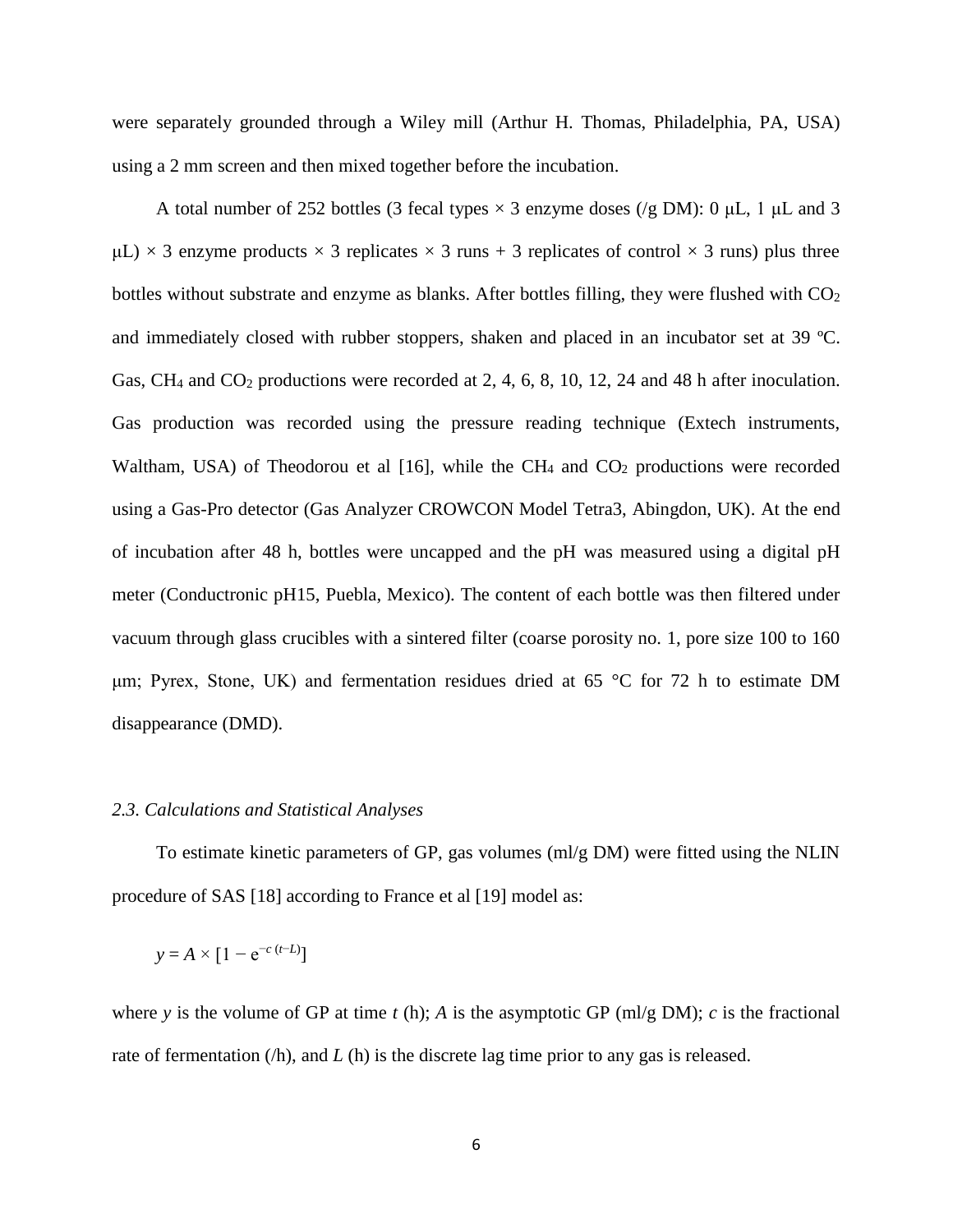Metabolizable energy (ME, MJ/kg DM) and *in vitro* OM digestibility (OMD, %) were estimated according to Menke et al [20] as:

 $ME (MJ / kg DM) = 2.20 + 0.136 GP + 0.057 CP$ 

OMD (%) =  $14.88 + 0.889$  GP +  $0.45$  CP +  $0.0651$  XA

where: DM dry matter, CP, crude protein in percent; XA, ash in percent; and GP, the net GP in mL from 200 mg dry sample after 24 h of incubation.

The partitioning factor at 24 h of incubation  $(PF_{24})$ , as a measure of fermentation efficiency, was calculated as the ratio of *in vitro* DMD (mg/g DM) to the volume of gas (mL) produced at 24 h (*i.e.*, DMD/total GP (GP<sub>24</sub>) according to Blümmel et al [21].

Gas yields  $(GY_{24})$  were calculated as the volume of gas produced after 24 h (mL gas/g DM) of incubation divided by the amount of DMD (g) as:

Gas yields  $(GY_{24}) = mL$  gas per g DM/ g DMD

Short chain fatty acids (SCFA) were calculated according to Getachew et al [22] as:

SCFA (mmol/200 mg DM) =  $0.0222$  GP -  $0.00425$ 

where: GP is 24 h net GP (mL/200 mg DM).

Microbial crude protein (MCP) production was calculated according to Blümmel et al. [21]:

MCP (mg/g DM) = mg DMD-(mL gas  $\times$  2.2 mg/mL)

where 2.2 mg/mL is a stoichiometric factor that expresses mg of C, H and O required for the SCFA gas associated with production of one mL of gas [21].

The data was analyzed with fecal type as a random effect and yeast product and doses as fixed effects using PROC MIXED procedure of SAS [18] in a randomized block design. Data of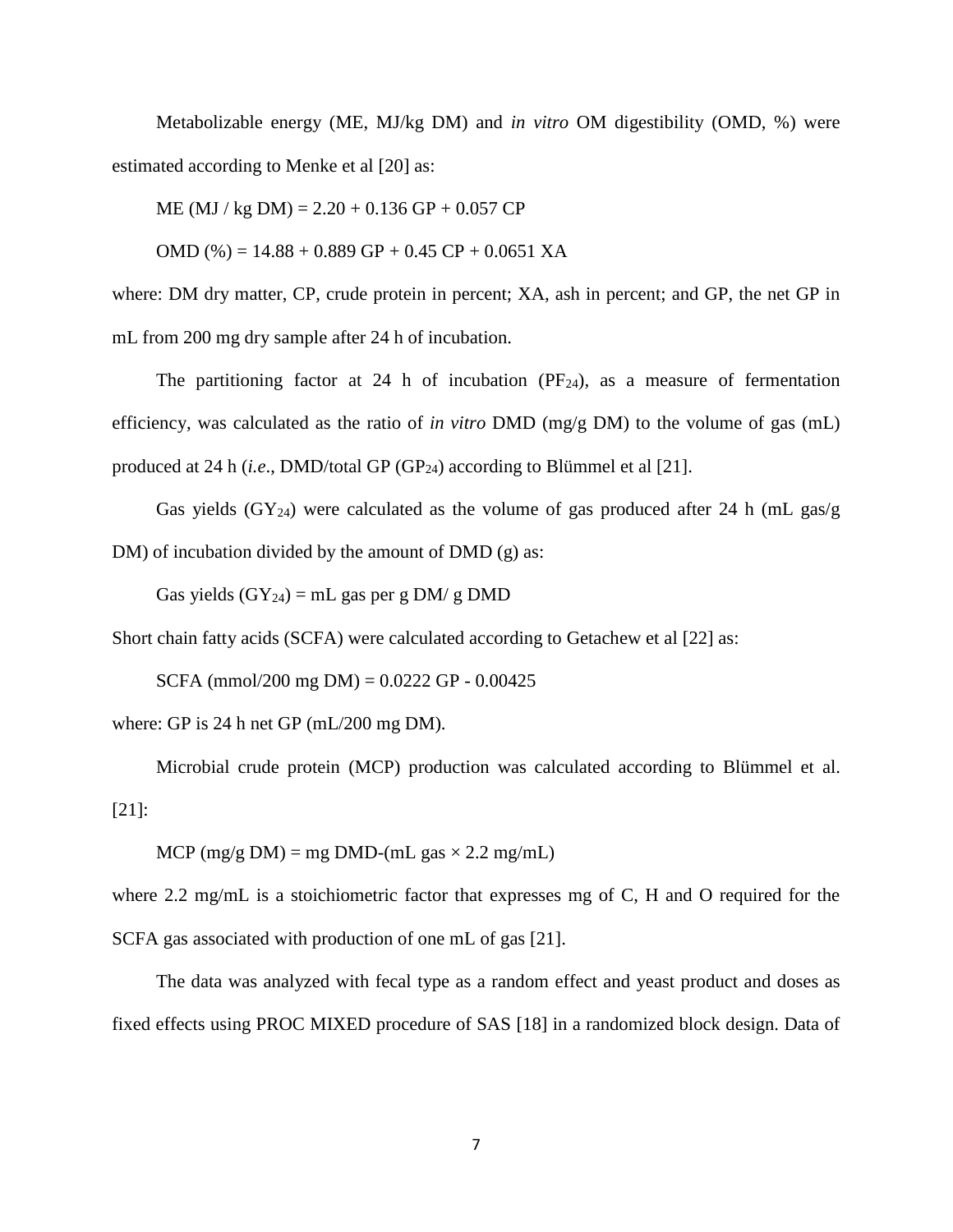each of the three runs for each treatment were averaged before the statistical analysis and the mean of each individual sample was considered the experimental unit. The statistical model was:

$$
Y_{ijkl} = \mu + F_i + Z_j + D_k + (F^*Z)_{ij} + (F^*Z^*D)_{ijk} + E_{ijkl}
$$

where:  $Y_{ijk}=$  is every observation of the *i*th fecal type  $(F_i)$  when incubated in the *j*th enzyme product  $(Z_i)$  and *k*th enzyme dose  $(D_k)$ ;  $\mu$  is the general mean;  $F_i$  is the fecal type effect;  $Z_j$  is the enzyme product effect;  $D_k$  is the effect of enzyme dose;  $(F^*Z)_{ij}$  is the interaction between fecal type and enzyme product;  $(F^*Z^*D)_{iik}$  is the interaction between fecal type, enzyme product and enzyme dose; E<sub>ijkl</sub> is experimental error. Linear and quadratic polynomial contrasts were used to examine responses in GP to increasing levels of the enzyme products. Tukey's test was used for the multiple comparisons of means.

#### **3. Results**

#### *3.1. Fecal In Vitro Gas Production*

There were interactions (P˂0.05) between fecal type and enzyme product for the asymptotic GP, the rate of GP and GP at 2, 4, 6, 8 and 10 h after incubation. Moreover, threeway interactions were observed ( $P<0.05$ ) between fecal type  $\times$  enzyme product  $\times$  enzyme dose for the rate of GP, and GP at 2 h and 4 h of incubation. Compared to the control treatment (FCO fecal and without enzyme addition), XY addition at 3 μL/g DM with FXY inoculum increased (P˂0.05) the asymptotic GP and GP until 8 h of incubation. Enzymes addition had no effects  $(P>0.05)$  on the rate of GP and lag time (Table 1).

#### *3.2. Methane and Carbon Dioxide Production*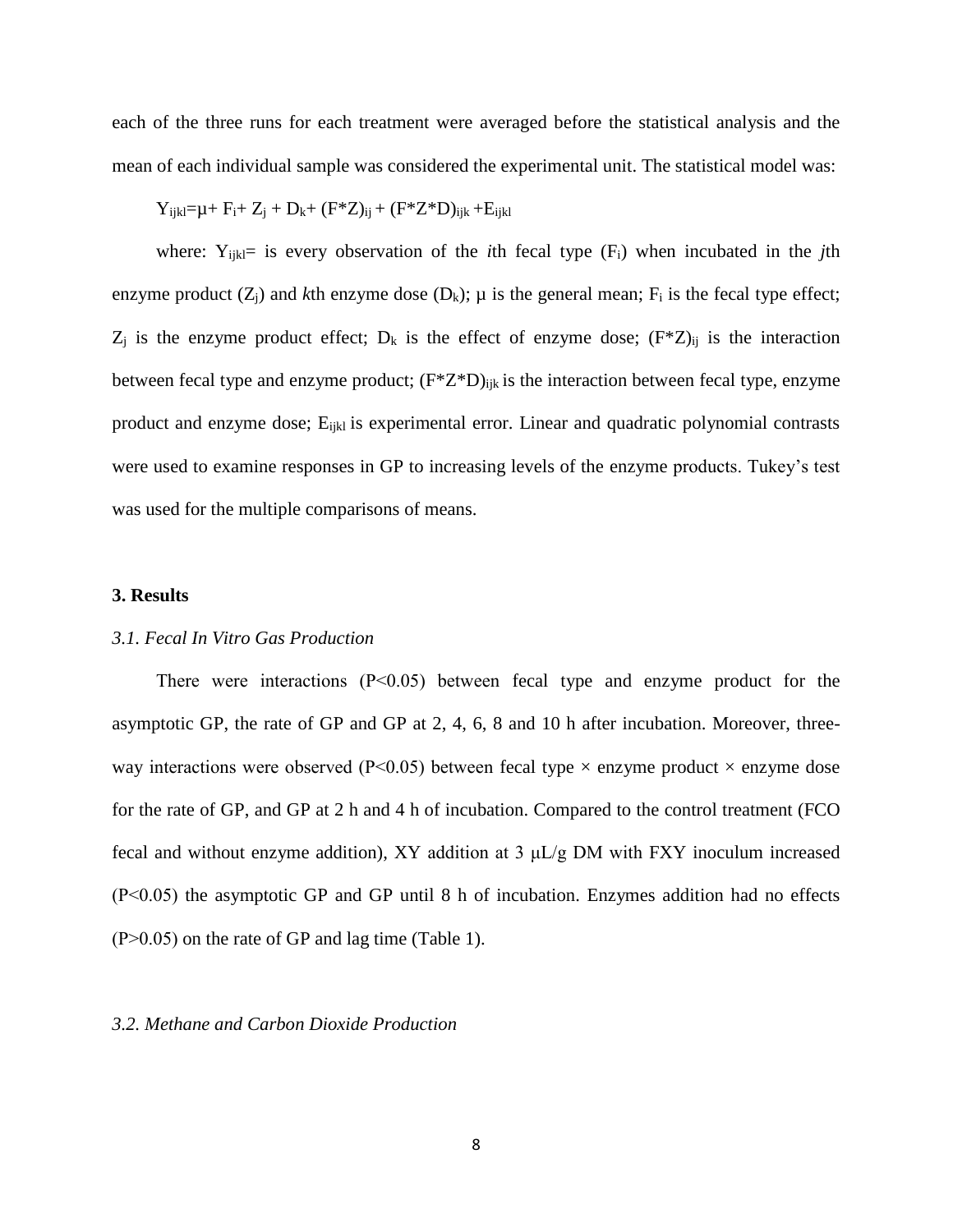Interactions were observed ( $P<0.05$ ) between fecal type  $\times$  enzyme product, and between fecal type  $\times$  enzyme product  $\times$  enzyme dose at 10 h, 12 h, 24 h and 48 h of incubation. No CH<sub>4</sub> was produced during the first 8 h of incubation. Methane production started at 10 h of incubation without significant effect (P $>0.05$ ) for enzymes or fecal at 10 h and 12 h of incubation. At 24 h of incubation, FCX inoculum without enzyme had the highest  $CH_4$  production (P=0.020), while FXY inoculum without enzyme addition had greater (P=0.040) CH<sub>4</sub> production at 48 h of incubation compared to other treatments (Table 2).

There was no interaction observed (P $>0.05$ ) between fecal type  $\times$  enzyme product or between fecal type  $\times$  enzyme product  $\times$  enzyme dose for CO<sub>2</sub> production throughout incubation hours. Enzyme addition had no effect  $(P>0.05)$  on  $CO<sub>2</sub>$  production throughout incubation hours (Table 3).

#### *3.3. Fermentation Profile*

There were interaction (P<0.05) between fecal type  $\times$  enzyme product for pH, ME, DMD, SCFA, PF<sub>24</sub>, MCP and GY<sub>24</sub>. Three-way interaction occurred (P=0.014) between fecal type  $\times$ enzyme product  $\times$  enzyme dose for DMD. Addition of XY enzyme at 1  $\mu$ L/g DM linearly increased DMD (P=0.026) with FXY inoculum. Addition of XY enzyme at 3  $\mu L/g$  DM quadratically increased SCFA production ( $P=0.043$ ) and MCP production ( $P=0.039$ ) with FXY inoculum. The XY treatment had the lowest  $PF_{24}$  (P=0.033) compared to other treatments. Enzyme treatments had no effect (P $>0.05$ ) on pH, ME, OMD and GY<sub>24</sub> (Table 4).

#### **4. Discussion**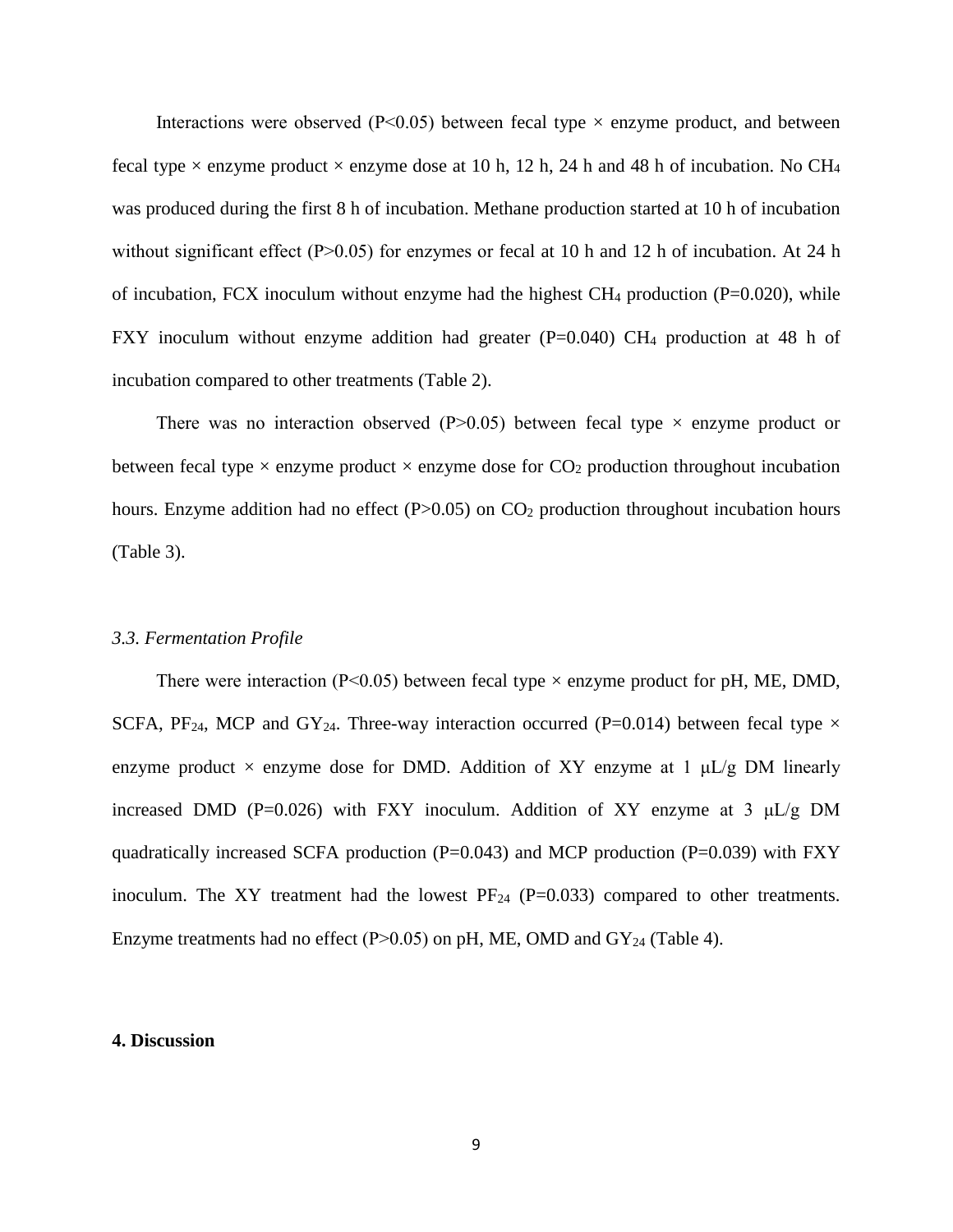The *in vitro* fermentation technique is a simple, powerful and sensitive screening tool for evaluating substrate fermentation and for testing the efficacy of feed additives. Like in ruminants, the technique can be used for studying the nutritive value of equine diet using either cecal contents or feces as a source of inoculum [13,23]. The use of feces as the source of microbial inoculum for *in vitro* fermentation has proved to be a successful alternative source of microbial inoculum in equine studies [13,22].

Agazzi et al [24] have showed that the average mean retention time for feed passing through the gut of the horse ranges between 36-38 h; however, in the current *in vitro* study, incubations were extended to 48 h. Addition of CE or XY resulted in inconsistent fermentation kinetics and GP results probably due to the enzyme activities and the diets of inoculum donor animals [25,26].

#### *4.1. In Vitro Fecal Gas Production*

The occurrence of interactions between fecal type and enzyme product suggests that the asymptotic GP, the rate of GP and gas volumes are fecal type and enzyme product dependent. The fermentation of the diet depends on many factors including the diet and nutrient availability for inocula microorganisms during fermentation [10,23]. Availability of nutrients for inocula activity and growth will stimulate the degradability of different nutrients [23].

Xylanase addition at 3  $\mu L/g$  DM increased GP without affecting the lag time or the rate of GP, which suggests a stimulated fecal fermentation. As GP is closely correlated with the amount of feed fermented, these findings suggest that XY enzyme could degrade some cell wall constituents and facilitate the access of fecal microorganisms [27]. Fibrolytic enzyme (e.g. XY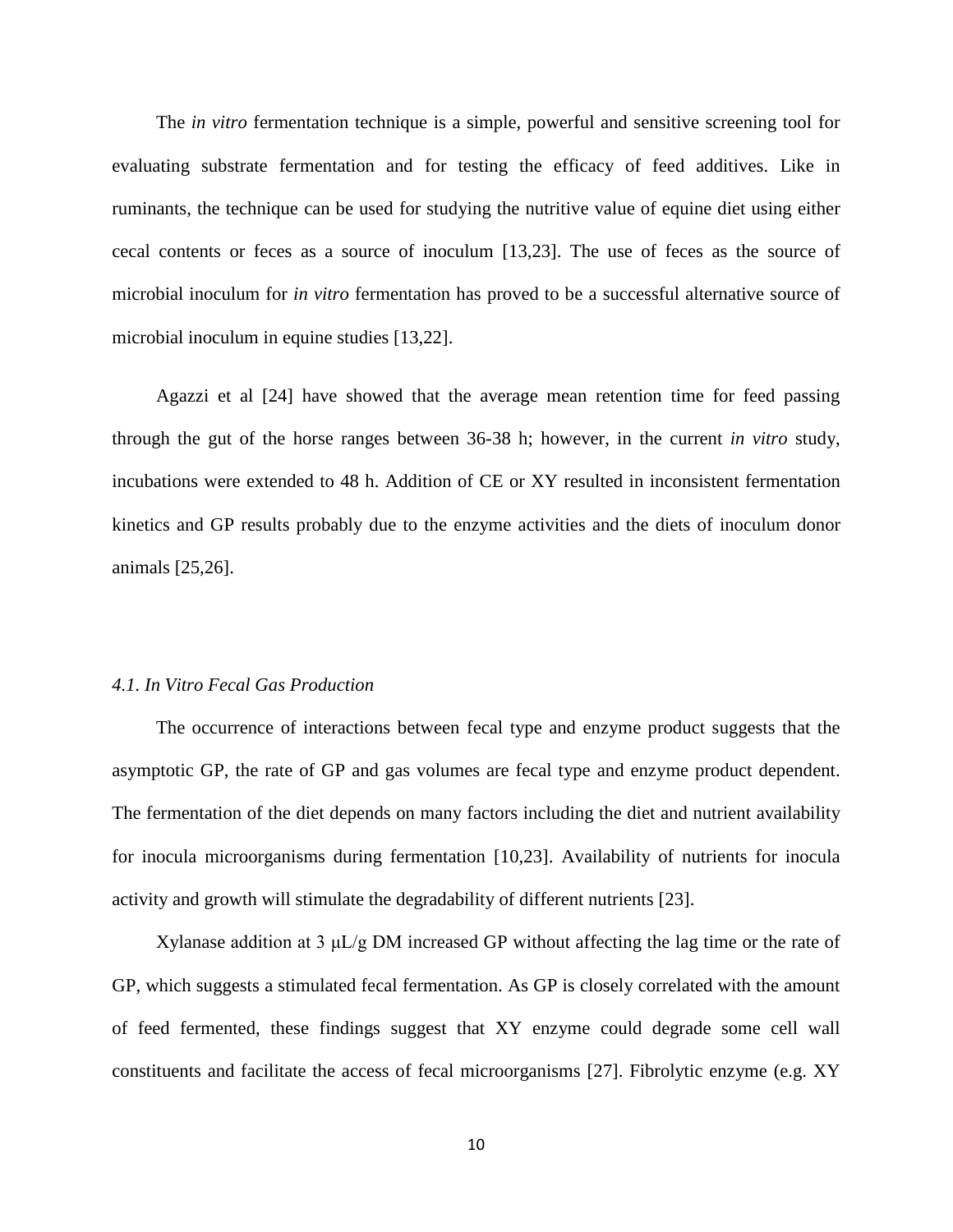enzyme) can stimulate fibrolytic and non-fibrolytic bacteria due to release of carbohydrates from feeds that are readily utilized by the bacteria [28]. Addition of fibrolytic enzymes facilitates the access of microorganisms to feed components enabling a faster microbial growth [27]. In their study, Mao et al [25] observed that addition of XY enzyme increased the numbers of total bacteria and *Fibrobacter succinogens* in the incubation medium and improved *in vitro* fermentation. Different GP with different enzyme doses, support the hypothesis that a suitable enzyme level could improve the fermentation of feeds during the initial stages of fiber digestion [10].

### *4.2. Methane and Carbon Dioxide Production*

Enzyme addition had no effect on  $CO<sub>2</sub>$  production throughout the incubation. However, some interactions between fecal type  $\times$  enzyme product  $\times$  enzyme dose were observed. Interaction occurrence shows that CH<sup>4</sup> production is fecal type, enzyme product and enzyme dose dependent. To our knowledge, very few number of experiments studied the effect of the effect of fibrolytic enzymes on CH4 production from equines compared to ruminants [10]. Fermentation of dietary carbohydrates produces mainly acetate, propionate, butyrate and gases of  $H$ ,  $CO<sub>2</sub>$  and CH4, with different proportions at different incubation times. In the current study, CH<sup>4</sup> started to be produced at 10 h of incubation with rapid increase to reach its peak concentration at the end of incubation, while gases started early at the beginning of the incubation which reflects the nature of produced gases during fermentation. Methane production for horses are between those for pigs and ruminants by the methanogenic *Archaea*, which represent the main hydrogenotrophic microbial community [29], with about 3-4% of the digestible energy or 2-3% of the gross energy intake. Salem et al [10] showed that CE and XY enzymes at 2 mL/g DM of the same substrate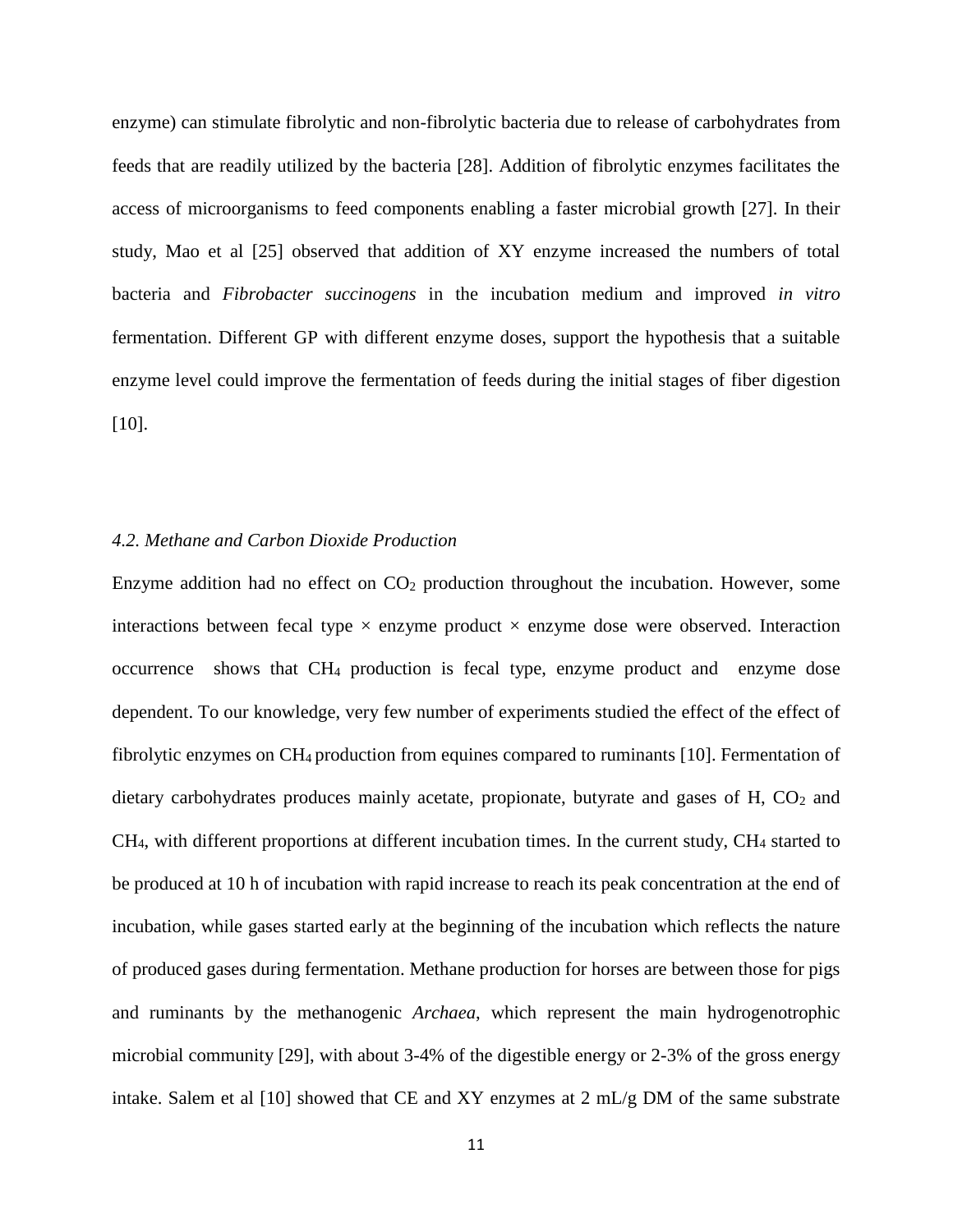used in the current study decreased CH<sub>4</sub> production, whereas CE + XY mixture (1:1 v/v) increased its production at 48 h.

Fecal of FCX or FXY and without enzyme addition increased CH<sup>4</sup> production compared to other treatments, even with enzyme addition. This means that within each treatment, the enzyme addition reduced CH<sup>4</sup> production. Methane production depends on the quality of the diet fed. Feeding highly fibrous diets produces greater CH<sup>4</sup> than when fed better quality forages [26]. This reflects expected better feed utilization with addition of enzyme to the mare's diet. Agazzi et al [24] showed that the mechanisms involved in the digestion and fermentation of plant cell wall component are very similar in both ruminants and equines; therefore, the probable mode of action in the ruminant may be applied to horses. Decreased  $CH_4$  production may be due to affected acetogens with enzyme addition, to compete or to co-metabolize  $H_2$  for other process than its utilization with methanogens thereby, reducing CH4 formation and emissions [30]. Decreased CH4 can refer to decreased acetate and increased propionate production resulting in reduced loss of energy to the host [30]. Reddish and Kung [31] have shown that supplementing fiber degrading enzymes in animal diets may improve feed utilization by enhancing fiber degradation and reducing CH<sup>4</sup> production per unit of animal by-products [28].

#### *4.3. Fermentation Kinetic parameters*

Fermentation parameters of pH, ME, DMD, SCFA, PF<sub>24</sub>, MCP and GY<sub>24</sub> were fecal type and enzyme product dependent as interactions were observed. Xylanase addition increased DMD. The increased DM digestion may be related to enhanced attachment and colonization to the plant cell wall material by rumen microorganisms [28]. A synergism interaction between the endogenous and the exogenous enzymes applied has been considered as the most likely mode of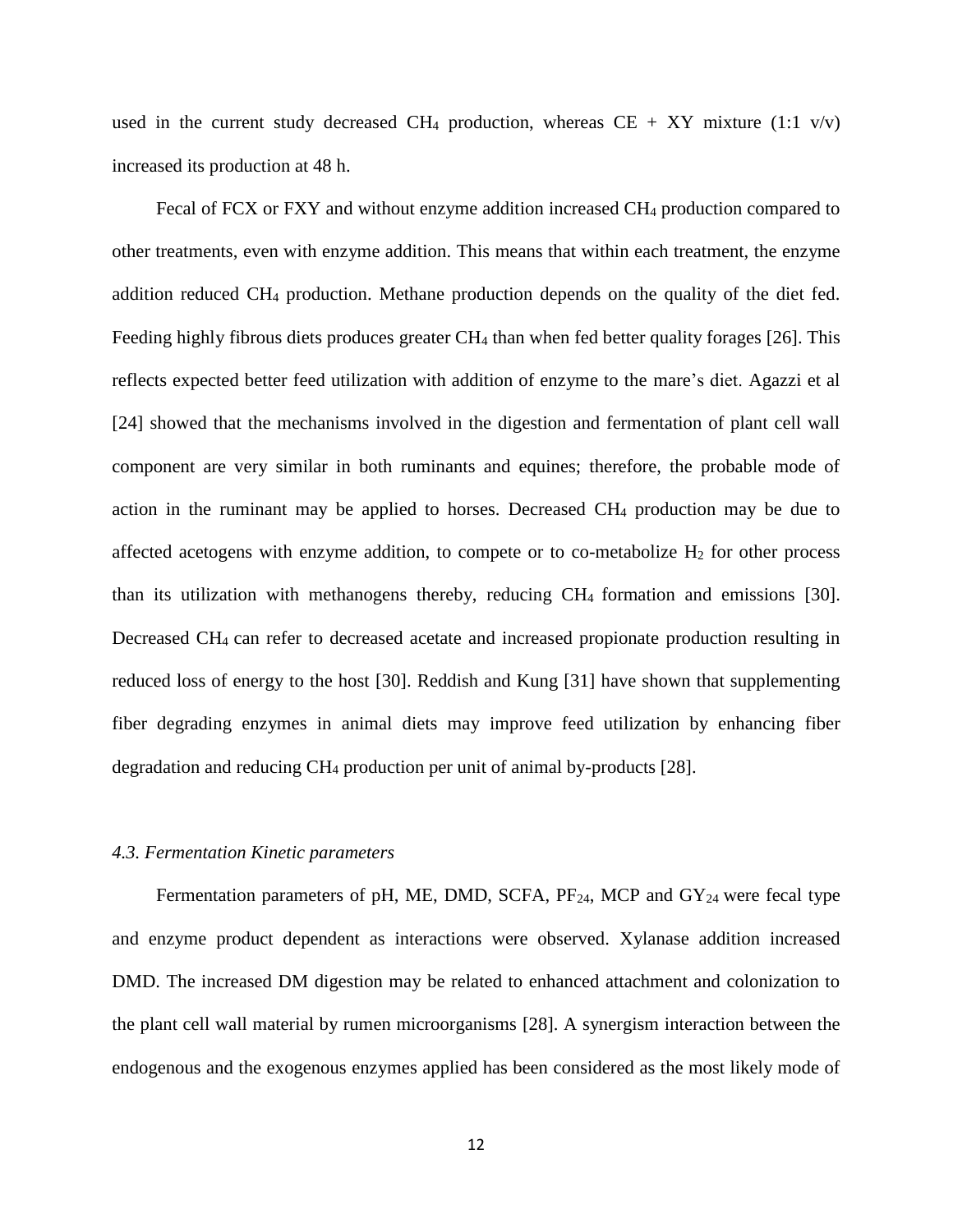action [32]. Salem et al [10] stated that the addition of CE, XY and CE + XY (the same preparations used in the current study) improved DMD of diets containing 50% oat straw *in vitro*.

Increased SCFA and MCP productions were obtained with XY addition. The increased SCFA concentrations could be associated to an improved digestion of structural carbohydrates [23]. Tang et al [26] observed increased concentrations of SCFA due to enzymatic treatments for maize stover, rice straw and wheat straw.

Improved fermentation kinetic can be explained based on increased *in vitro* cecal MCP production as a result of enzyme supplementation, which affected positively and modified microbial population of the digestive system and increased DM digestibility that help stimulate and increase the growth of cecal and colon bacteria. Partitioning factor is an index of the distribution of truly degraded substrate between microbial biomass and fermentation end products. The decreased PF with enzymes addition reflects less substrate converting into microbial biomass [23].

Enzyme had no effect on pH, which could be due to the very high buffering capacity of the *in vitro* fermentation processes because 4 parts of buffer solution were added to 1 part diluted fecal fluid [6].

### **5. Conclusions**

Addition of xylanase at 3 μL/g DM resulted in greater gas production and improved fermentation kinetics. However, more studies are warranted to delineate the interactions between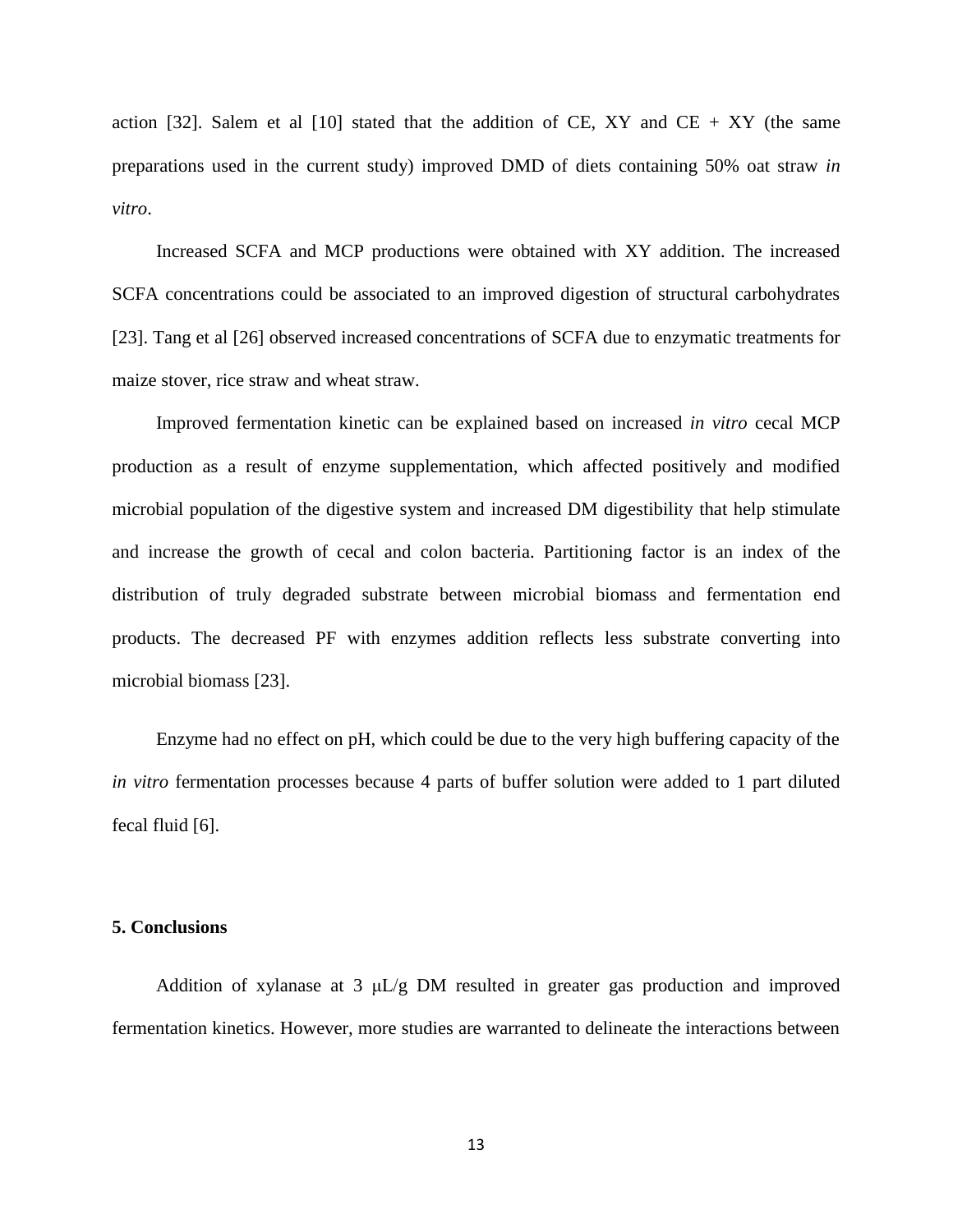fecal type and different enzyme products at different doses on nutritive value and fermentation kinetics of mare's diet.

#### **Acknowledgements**

The authors acknowledge the financial support from the IAEA, Vienna, Austria (Research Contract Number MEX16307 within the D3.10.27 Coordinated Research Project). Kholif, A.E. thanks the National Council for Science and Technology (CONACyT, Mexico) and The World Academy of Sciences (TWAS, Italy) to support his Postdoctoral fellowship at the Facultad de Medicina Veterinaria y Zootecnia, Universidad Autónoma del Estado de México.

### **References**

- [1] Rowe JB, Lees MJ, Pethick DW. Prevention of acidosis and laminitis associated with grain feeding in horses. J Nutr 1994;124: 2742S–4S.
- [2] Mungall BA, Kyaw-Tanner M, Pollitt CC. *In vitro* evidence for a bacterial pathogenesis of equine laminitis. Vet Microbiol 2001;79: 209-223.
- [3] Khattab HM, Gado HM, Salem AZM, Camacho LM, El-Sayed MM, Kholif AM, Elshewy AA and Kholif AE. Chemical Composition and in vitro digestibility of *Pleurotus ostreatus* spent rice straw. Anim Nutr Feed Technol 2013;13: 507-516.
- [4] Kholif AE, Khattab HM, El-Shewy AA, Salem AZM, Kholif AM, El-Sayed MM, Gado HM and Mariezcurrena MD. Nutrient digestibility, ruminal fermentation activities, serum parameters and milk production and composition of lactating goats fed diets containing rice straw treated with *Pleurotus ostreatus*. Asian-Austral J Anim Sci 2014; 27:357-364.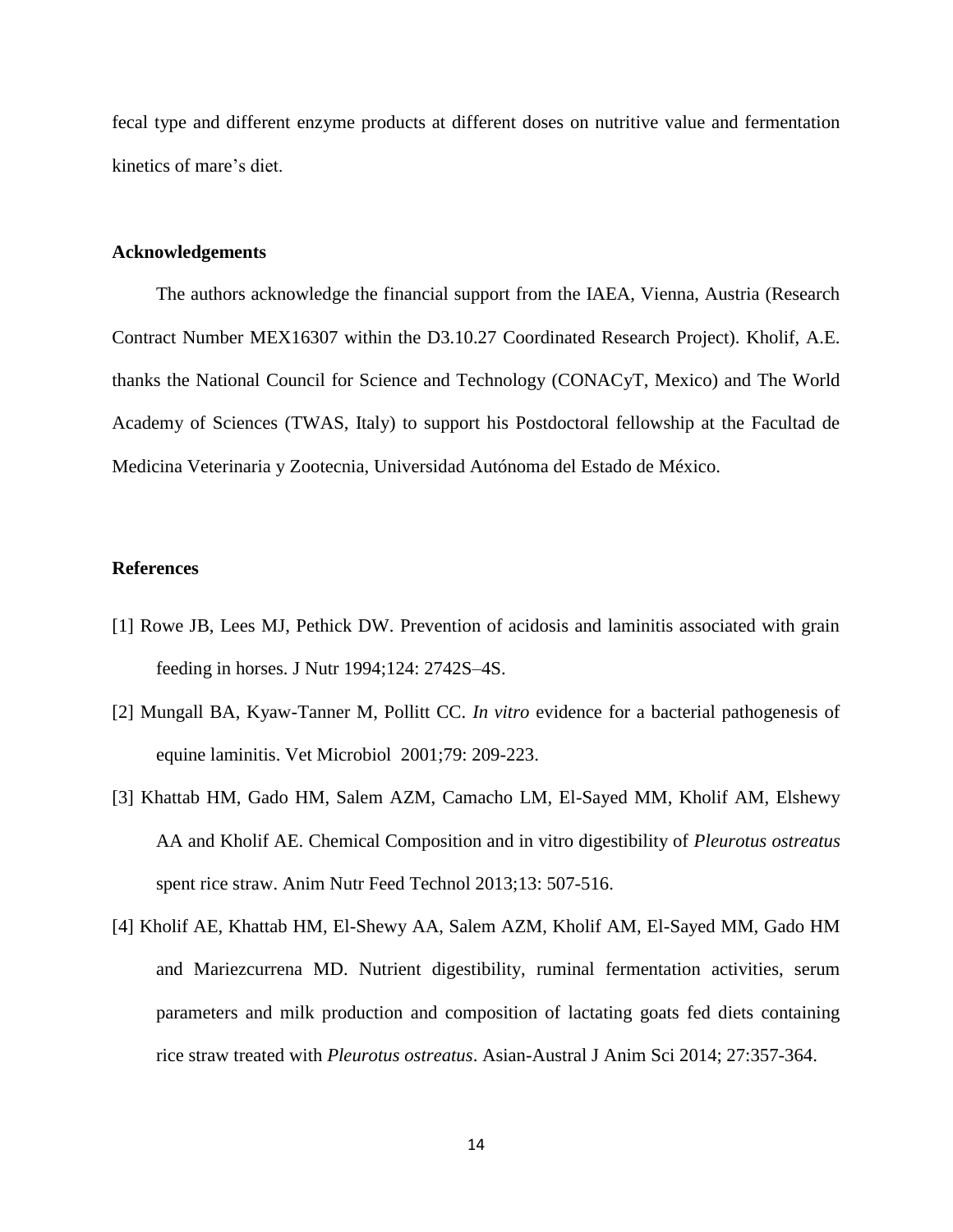- [5] NRC. Nutrient requirements of horses. 6th ed. Washington, DC: National Academy Press; 2007.
- [6] Lattimer JM, Cooper SR, Freeman DW, Lalman DL. Effect of yeast culture on in vitro fermentation of a high-concentrate or high-fiber diet using equine fecal inoculum in a Daisy II incubator. J Anim Sci 2007;85: 2484–91.
- [7] Salem AZM, Alsersy H, Camacho LM, El-Adawy MM, Elghandour MMY, Kholif AE, Rivero N, Alonso-Fresán MU, Zaragoza A. . Feed intake, nutrient digestibility, nitrogen utilization and ruminal fermentation activities of sheep fed *Atriplex halimus* ensiled with developed enzyme cocktails. Czech J Anim Sci 2015; 60:185-194.
- [8] Togtokhbayar N, Cerrillo SMA, Jigjidpurev S, Shinekhuu J, Urantulkhuur D, Nergui D, Elghandour MMY, Odongo NE, Kholif AE. Effect of exogenous xylanase on rumen in vitro gas production and degradability of wheat straw. Anim Sci J 2015; 86:765–771.
- [9] Khattab HM, Gado HM, Kholif AE, Mansour AM, Kholif AM. The potential of feeding goats sun dried rumen contents with or without bacterial inoculums as replacement for berseem clover and the effects on milk production and animal health. Inter J Dairy Sci 2011; 6:267-277.
- [10] Salem AZM, Elghandour MMY, Kholif AE, Odongo NE, Jiménez FJP, Montes-de-Oca R, Domínguez IA, Dibarrat JA. The effect of feeding horses a high fiber diet with or without exogenous fibrolytic enzymes supplementation on nutrient digestion, blood chemistry, fecal coliform count, and in vitro fecal fermentation. J Equine Vet Sci 2015; 35:735–743.
- [11] Alsersy H, Salem AZM, Borhami BE, Olivares J, Gado HM, Mariezcurrena MD, Yacuot MH, Kholif AE, El-Adawy M, Hernandez SR. Effect of Mediterranean saltbush (*Atriplex*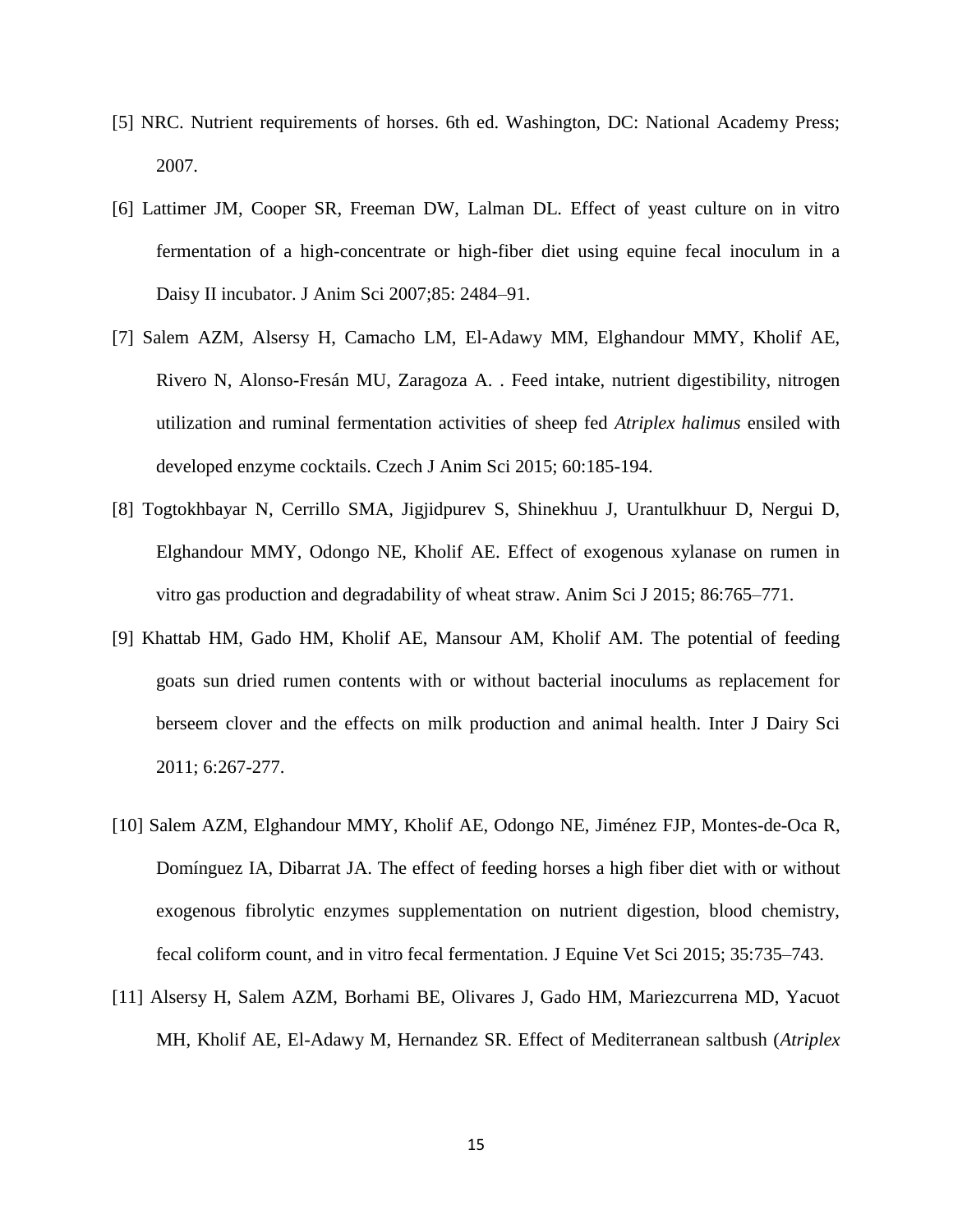*halimus*) ensilaging with two developed enzyme cocktails on feed intake, nutrient digestibility and ruminal fermentation in sheep. Anim Sci J 2015; 86:51–58.

- [12] Murray JMD, Longland A, Davies DR, Hastie PM, Moore-Colyer M, Dunnett C. The effect of enzyme treatment on the nutritive value of lucerne for equids. Livest Sci 2007; 112:52– 62.
- [13] Tisserand JL. Microbial digestion in the large intestine in relation to monogastric and polygastric herbivores. Acta Vet Scand Suppl 1989;86:83-2.
- [14] Murray JMD, Longland AC, Moore-Colyer MJS, Dunnett C, 2005. The effect of enzyme treatment on the in vitro fermentation of lucerne incubated with equine faecal inocula. British Journal of Nutrition (2005), 94, 771–782
- [15] Robyt JF, Whelan WJ. Reducing valuemethods for maltodextrins: 1. Chain length dependence of alkaline 3,5-dinitrosalicylate and chain length independence of alkaline copper. Anal Biochem 1972; 45: 510-6.
- [16] Theodorou MK, Williams BA, Dhanoa MS, McAllan AB, France J. A simple gas production method using a pressure transducer to determine the fermentation kinetics of ruminant feeds. Anim Feed Sci Technol 1994;48:185–97.
- [17] Goering MK, Van Soest PJ. Forage Fiber Analysis (Apparatus, Reagents, Procedures and Some Applications). Agriculture Handbook, No 379. Agricultural Research Service, USDA, Washington, DC; 1970.
- [18] Co SAS. User's guide: statistics, version 9.0. Cary, NC: SAS Institute; 2002.
- [19] France J, Dijkstra J, Dhanoa MS, López S, Bannink A. Estimating the extent of degradation of ruminant feeds from a description of their gas production profiles observed in vitro: derivation of models and other mathematical considerations. Br J Nutr 2000; 83:143–50.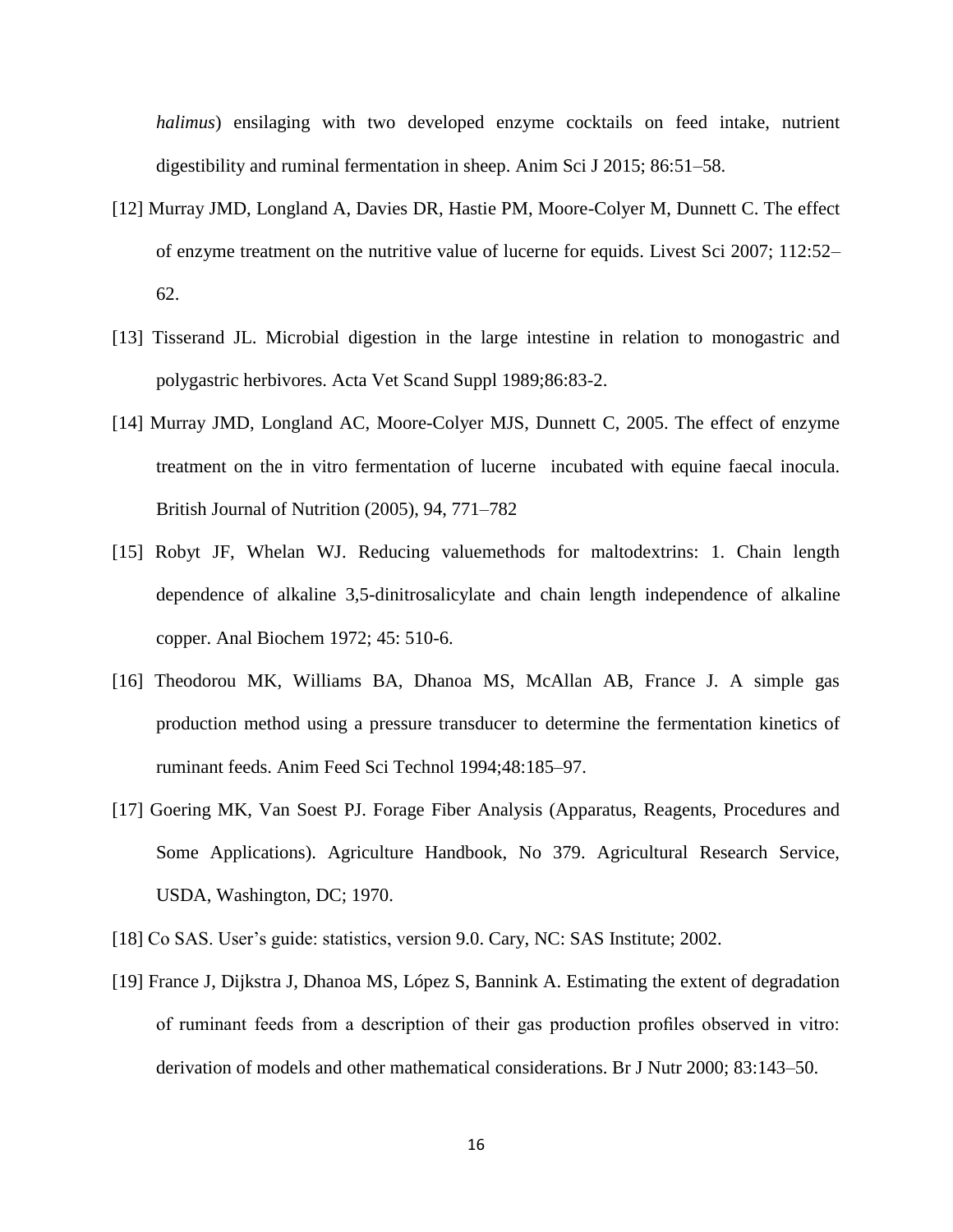- [20] Menke KH, Raab L, Salewski A, Steingass H, Fritz D, Schneider W. The estimation of the digestibility and metabolizable energy content of ruminant feeding stuffs from the gas production when they are incubated with rumen liquor *in vitro*. J Agr Sci 1979;93: 217- 222.
- [21] Blümmel M, Steingss H, Becker K. The relationship between in vitro gas production, in vitro microbial biomass yield and 15N incorporation and its implications for the prediction of voluntary feed intake of roughages. Br J Nutr 1997; 77: 911– 921.
- [22] Getachew G, Makkar HPS, Becker K. Tropical browses: contents of phenolic compounds, in vitro gas production and stoichiometric relationship between short chain fatty acid and in vitro gas production. J Agr Sci 2002; 139: 341–352.
- [23] Elghandour MMY, Vázquez Chagoyán JC, Salem AZM, Kholif AE, Martínez Castañeda JS, Camacho LM, Buendía G. *In Vitro* Fermentative capacity of equine fecal Inocula of 9 fibrous forages in the presence of different doses of *Saccharomyces cerevisiae*. J Equine Vet Sci 2014; 34: 619–625
- [24] Agazzi A, Ferroni M, Fanelli A, Maroccolo A, Invernizzi G, Dell'Orto V, Savoini G. Evaluation of the effects of live yeast supplementation on apparent digestibility of high fiber diet in mature horses using the acid insoluble ash marker modified method. J Equine Vet Sci 2011;31: 13-18.
- [25] Mao Hui-ling, Hua-long M, Wang JK, Liu JX, Yoon I. Effects of *Saccharomyces cerevisiae* fermentation product on *in vitro* fermentation and microbial communities of low-quality forages and mixed diets. J Anim Sci 2013; 91:3291–3298.
- [26] Tang SX, Zou Y, Wang M, Salem AZM, Odongo NE, Zhou CS, Han XF, Tan ZL, Zhang M, Fu YF, Huang SQ, He ZX, Kang JH. Effects of exogenous cellulase source on *in vitro*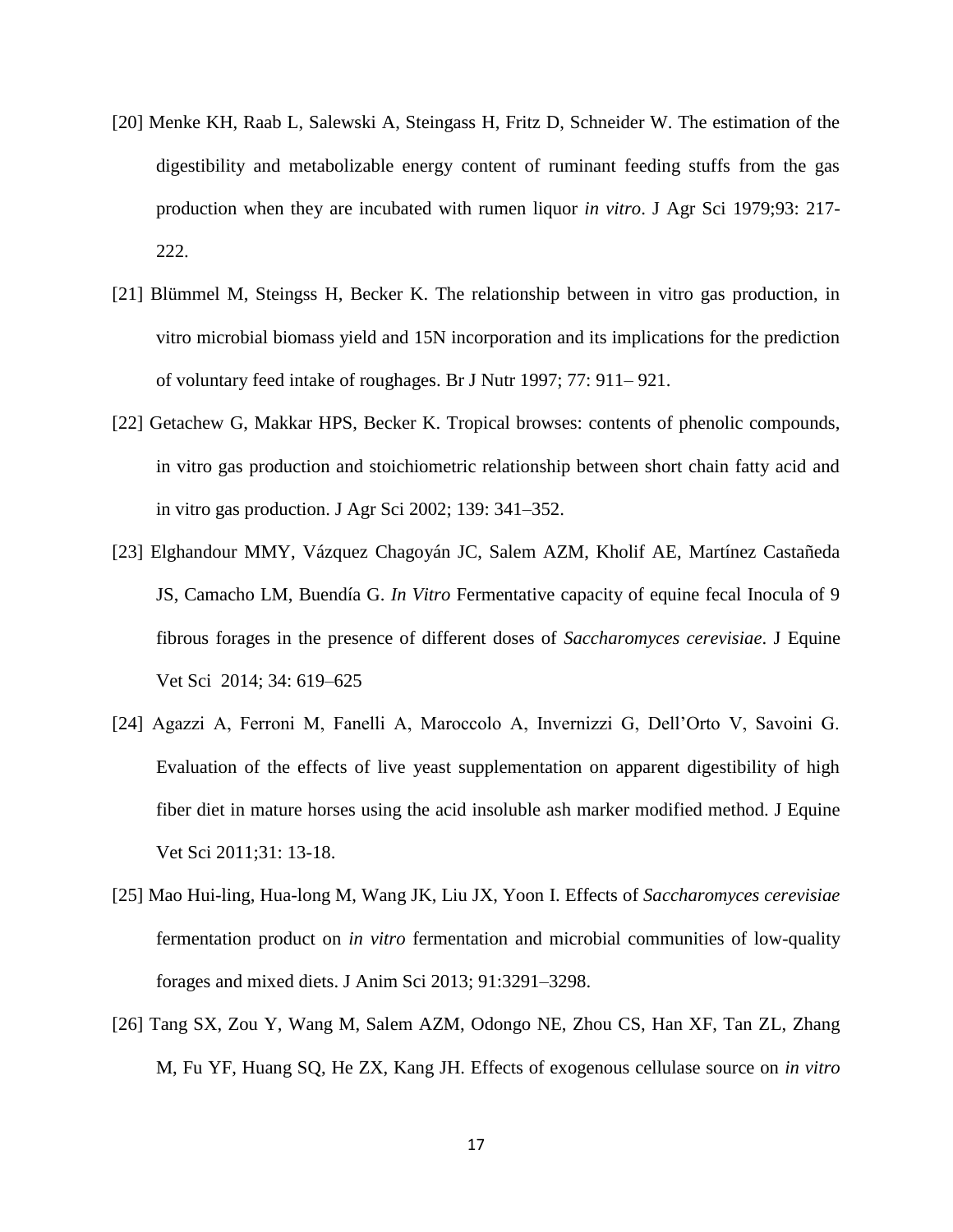fermentation characteristics and methane production of crop straws and grasses. Anim Nutr Feed Technol 2013;13:489-505.

- [27] Almaraz I, González SS, Pinosrodríguez JM, Miranda LA. Effects of exogenous fibrolytic enzymes on *in sacco* and *in vitro* degradation of diets and on growth performance. Ital J Anim Sci 2010; 9:6-10.
- [28] Nsereko VL, Beauchemin KA, Morgavi DP, Rode LM, Furtado AF, McAllister TA, Iwaasa AD, Yang WZ, Wang Y. Effect of a fibrolytic enzyme preparation from *Trichoderma longibrachiatum* on the rumen microbial population of dairy cows. Can J Microbiol 2002; 48: 14–20.
- [29] Wolin MJ, Miller TL, Stewart CS. Microbe–microbe interactions. In: Hobson PN, Stewart CS, editors, The Rumen Microbial Ecosystem, second ed. Chapman & Hall, London, UK, 1997; p. 467–491.[30] Stewart CS, Flint HJ, Byrant MP. The rumen bacteria. In: Hobson PN, Stewart CS, editors. The Rumen Microbial Ecosystem. New York. NY, USA: Blackie Academic and Professional; 1997.p. 10–55.
- [31] Reddish MA, Kung LJ. The effect of feeding a dry enzyme mixture with fibrolytic activity on the performance of lactating cows and digestibility of a diet for sheep. J Dairy Sci 2007; 90:4724-4729.
- [32] Morgavi DP, Beauchemin KA, Nsereko VL, Rode LM, Mcallister TA, Iwaasa AD, Wang Y, Yang WZ. Resistance of feed enzymes to proteolytic inactivation by rumen microorganisms and gastrointestinal proteases. J Anim Sci 2001; 79:1621–1630.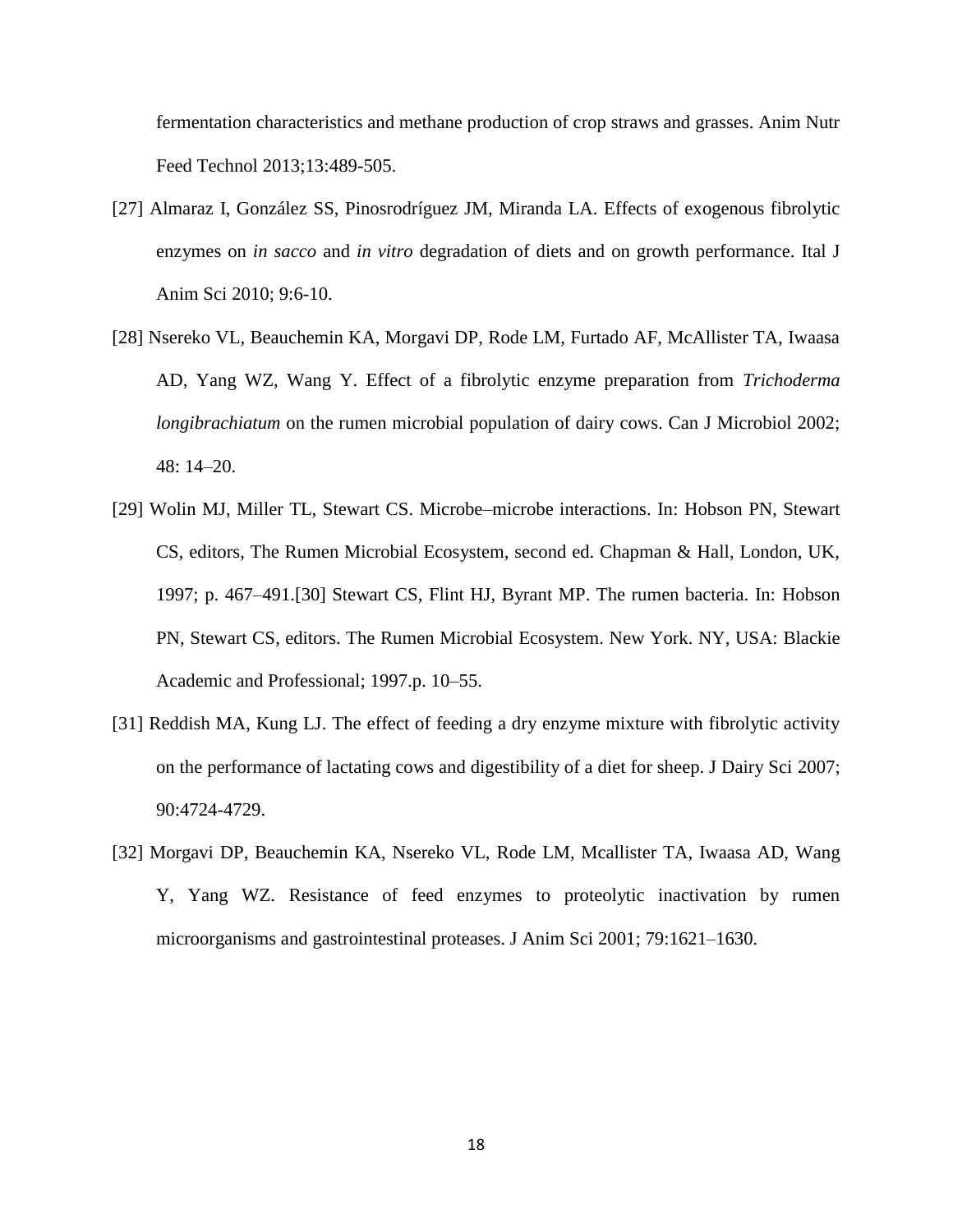# **Table 1**

*In vitro* fecal gas kinetics and cumulative gas production (GP) after 48 h of incubation as affected by fibrolytic enzymes addition

|            |              |                  |           | GP parameters |      |                | <i>In vitro</i> GP ( $mL/g$ DM) at: |       |       |                               |                 |             |             |  |  |
|------------|--------------|------------------|-----------|---------------|------|----------------|-------------------------------------|-------|-------|-------------------------------|-----------------|-------------|-------------|--|--|
| Fecal      | type Enzyme  | Dose             | $A$ (mL/g |               |      |                |                                     |       |       |                               |                 |             |             |  |  |
| (FT)       | product (EP) | (D) $\mu L/g$    |           | $c(\hbar)$    | L(h) | 2 <sub>h</sub> | 4 h                                 | 6 h   | 8 h   | 10 <sub>h</sub>               | 12 <sub>h</sub> | 24 h        | 48 h        |  |  |
|            |              |                  | DM)       |               |      |                |                                     |       |       |                               |                 |             |             |  |  |
| <b>FCO</b> | EPO          | $\overline{0}$   | 292.1     | 0.062         | 0.99 | 34.0           | 64.0                                | 90.5  | 113.9 | 134.5                         |                 | 152.8 225.4 | 276.6       |  |  |
| FCE        | $\rm CE$     | $\boldsymbol{0}$ | 340.7     | 0.048         | 1.21 | 30.9           | 59.0                                | 84.5  | 107.7 |                               | 128.8 147.9     | 231.2       | 305.0       |  |  |
|            |              | $\mathbf{1}$     | 341.3     | 0.041         | 1.80 | 26.5           | 50.9                                | 73.3  | 93.9  | 112.9                         | 130.4           | 209.9       | 288.9       |  |  |
|            |              | 3                | 346.6     | 0.043         | 1.42 | 29.4           | 56.3                                | 80.9  |       | 103.5 124.2 143.1             |                 | 228.2 311.0 |             |  |  |
| <b>FCX</b> | <b>CX</b>    | $\mathbf{0}$     | 249.9     | 0.069         | 1.24 | 31.8           | 59.5                                | 83.6  |       | 104.7 123.0                   | 139.1           |             | 200.4 239.9 |  |  |
|            |              | $\mathbf{1}$     | 276.3     | 0.057         | 1.53 | 29.6           | 56.0                                | 79.6  |       | 100.7 119.4 136.2 205.0 257.7 |                 |             |             |  |  |
|            |              | 3                | 276.5     | 0.063         | 1.26 | 32.4           | 60.9                                | 86.1  |       | 108.4 128.0 145.3 214.2 262.3 |                 |             |             |  |  |
| <b>FXY</b> | XY           | $\mathbf{0}$     | 358.0     | 0.041         | 1.45 | 27.7           | 53.3                                | 76.8  | 98.4  | 118.4                         |                 | 136.8 220.5 | 303.9       |  |  |
|            |              | $\mathbf{1}$     | 384.6     | 0.061         | 1.12 | 32.8           | 61.8                                | 87.4  |       | 110.0 130.0                   | 147.7           | 218.3       | 268.7       |  |  |
|            |              | 3                | 396.0     | 0.074         | 1.58 | 42.0           | 78.3                                | 109.6 |       | 136.5 159.8                   | 179.9           | 254.0       | 297.2       |  |  |
|            |              |                  |           |               |      |                |                                     |       |       |                               |                 |             |             |  |  |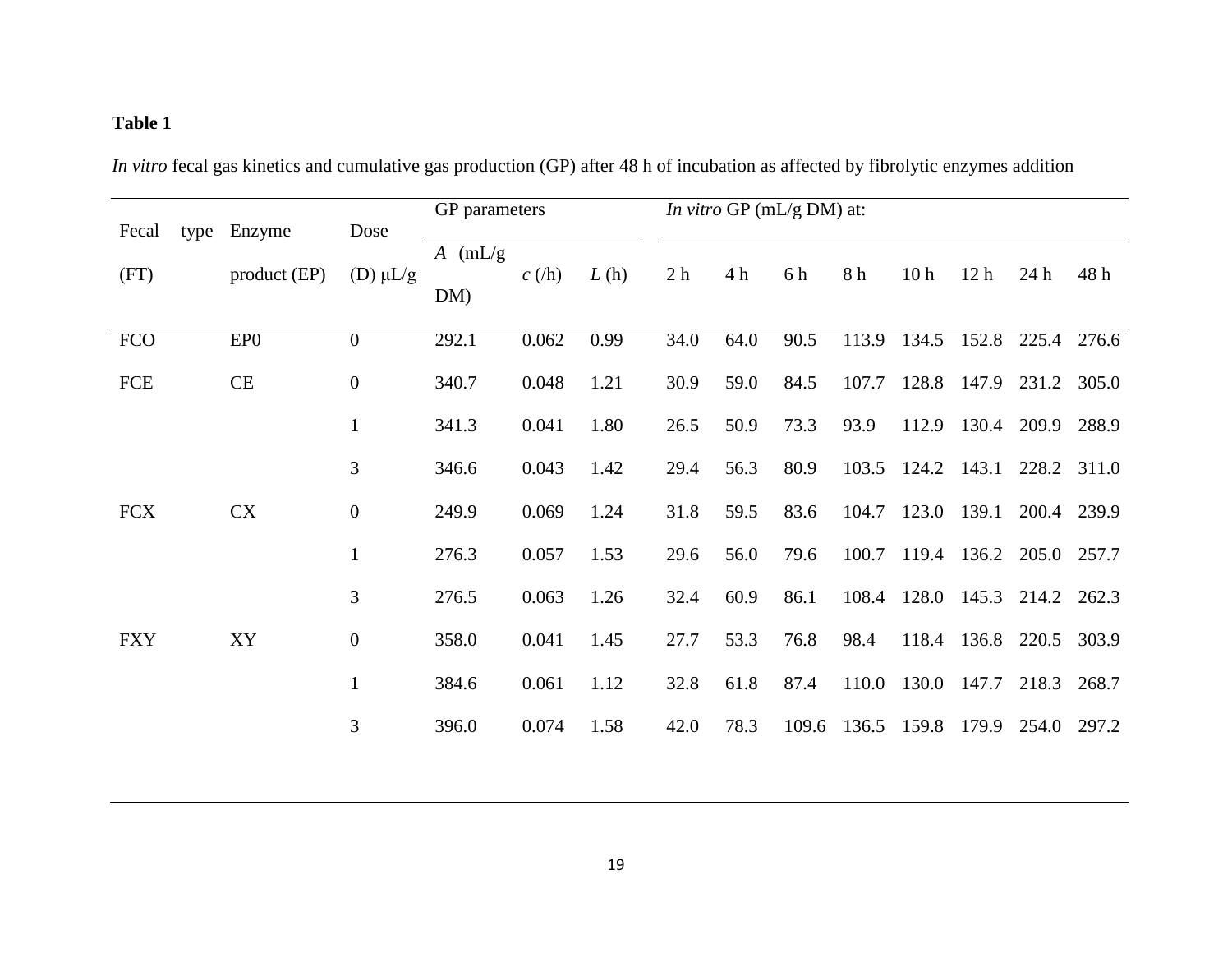| <b>SEM</b>            | 17.88 | 0.0045 | 0.312 | 2.33  | 4.29            | 5.93  | 7.30  | 8.44  | 9.39  | 12.50       | 14.21 |
|-----------------------|-------|--------|-------|-------|-----------------|-------|-------|-------|-------|-------------|-------|
| P value               |       |        |       |       |                 |       |       |       |       |             |       |
| Doses:                |       |        |       |       |                 |       |       |       |       |             |       |
| Linear                | 0.012 | 0.053  | 0.606 | 0.032 | 0.037           | 0.043 | 0.050 | 0.059 | 0.069 | 0.165 0.541 |       |
| Quadratic             | 0.235 | 0.355  | 0.572 |       | $0.116$ $0.119$ | 0.122 | 0.124 | 0.127 | 0.129 | 0.139       | 0.159 |
| <b>FT×EP</b>          | 0.001 | 0.001  | 0.057 | 0.010 | 0.015           | 0.023 | 0.034 | 0.049 | 0.067 | 0.172 0.621 |       |
| $FT\times EP\times D$ | 0.074 | 0.002  | 0.396 | 0.030 | 0.042           | 0.060 | 0.085 | 0.118 | 0.161 | 0.573       | 0.485 |
|                       |       |        |       |       |                 |       |       |       |       |             |       |

*A*, asymptotic gas production; *c*, rate of gas production; CE, cellulase; CX, cellulase + xylanase (1:1); D, Dose; DM, dry matter; EP, enzyme product; FCO, fecal from horses fed control diet; FCE, fecal from horses fed cellulase; FCX, fecal from horses fed cellulase + xylanase (1:1); FT, fecal type; FXY, fecal from horses fed xylanase; GP, gas production; *L*, initial delay before gas production begins; XY, xylanase.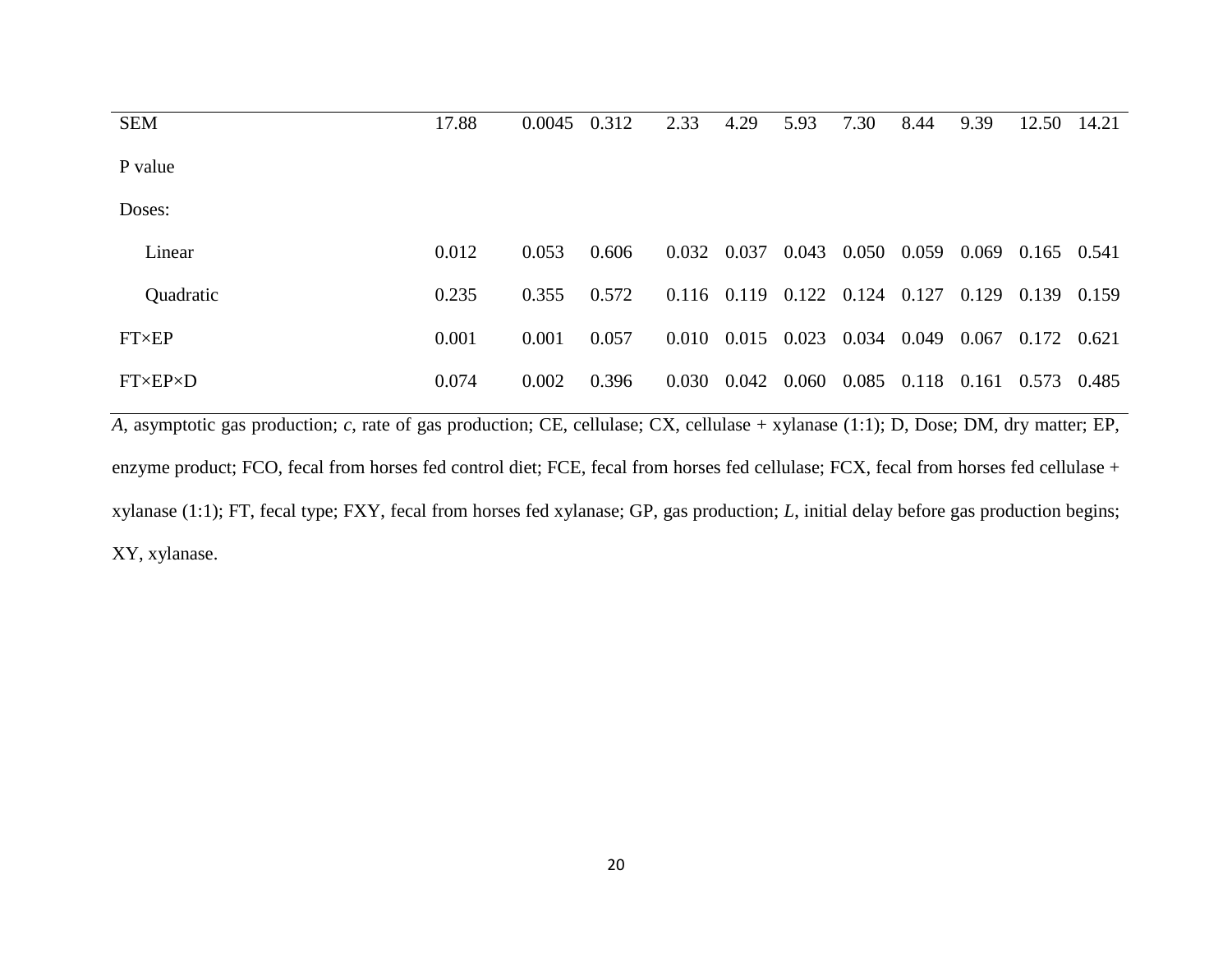# **Table 2**

| Fecal<br>type | Enzyme product             |          | Dose $(D)$       |                |          |          | <i>In vitro</i> methane production (mL/g DM) at: |                 |                 |          |      |
|---------------|----------------------------|----------|------------------|----------------|----------|----------|--------------------------------------------------|-----------------|-----------------|----------|------|
| (FT)          | (EP)                       |          | $\mu L/g$        | 2 <sub>h</sub> | 4h       | 6 h      | 8 h                                              | 10 <sub>h</sub> | 12 <sub>h</sub> | 24h      | 48 h |
| FCO (control) | EP <sub>0</sub><br>enzyme) | (without | $\boldsymbol{0}$ | 0.00           | 0.00     | 0.00     | 0.00                                             | 0.00            | 0.00            | 1.04     | 1.52 |
| FCE           | CE                         |          | $\boldsymbol{0}$ | 0.00           | 0.00     | 0.00     | 0.00                                             | 0.00            | 0.14            | 0.83     | 1.09 |
|               |                            |          | $\mathbf{1}$     | 0.00           | 0.00     | 0.00     | 0.00                                             | 0.18            | 0.64            | 0.80     | 0.80 |
|               |                            |          | 3                | 0.00           | 0.00     | 0.00     | 0.00                                             | 0.32            | 0.84            | 1.19     | 2.92 |
| <b>FCX</b>    | CX                         |          | $\boldsymbol{0}$ | 0.00           | 0.00     | 0.00     | 0.00                                             | 0.12            | 0.12            | 2.95     | 3.71 |
|               |                            |          | $\mathbf{1}$     | 0.00           | 0.00     | $0.00\,$ | 0.00                                             | 0.00            | 0.00            | 1.11     | 4.13 |
|               |                            |          | 3                | 0.00           | $0.00\,$ | 0.00     | 0.00                                             | 0.20            | 0.20            | 1.00     | 2.50 |
| <b>FXY</b>    | XY                         |          | $\boldsymbol{0}$ | 0.00           | $0.00\,$ | 0.00     | 0.00                                             | 0.33            | 0.98            | 2.27     | 7.47 |
|               |                            |          | $\mathbf{1}$     | 0.00           | 0.00     | 0.00     | 0.00                                             | 0.11            | 0.36            | $0.92\,$ | 3.09 |
|               |                            |          | 3                | 0.00           | 0.00     | 0.00     | 0.00                                             | 0.25            | 0.25            | 2.75     | 4.26 |
|               |                            |          |                  | 0.00           | 0.00     | 0.00     | 0.00                                             | 0.00            | 0.14            | 0.83     | 1.09 |

*In vitro* fecal methane production after 48 h of incubation as affected by fibrolytic enzymes addition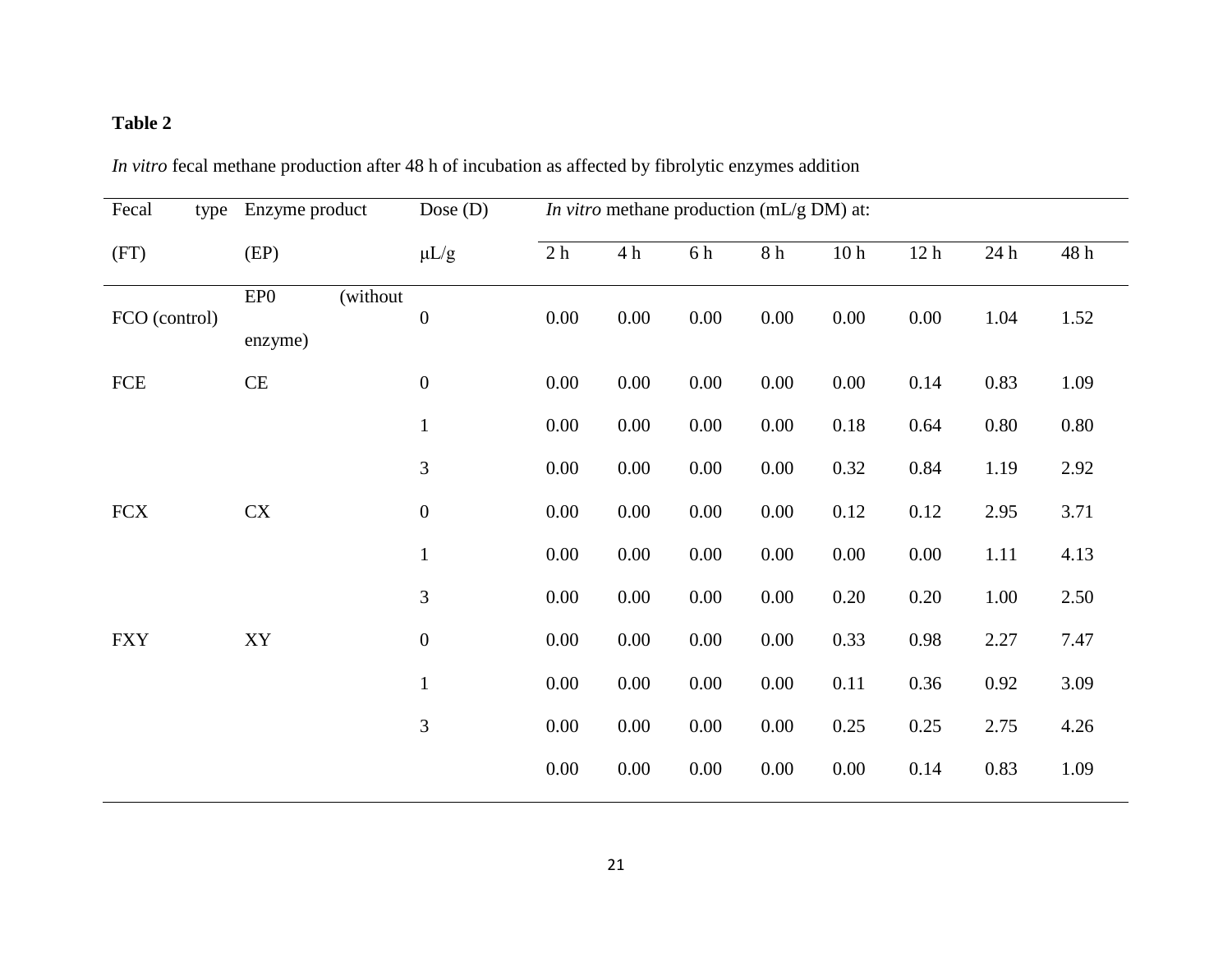| 0.0000 | 0.0000 | 0.0000 | 0.0000 | 0.062 | 0.051 | 0.039   | 0.049   |
|--------|--------|--------|--------|-------|-------|---------|---------|
|        |        |        |        |       |       |         |         |
|        |        |        |        |       |       |         |         |
|        |        |        |        |       |       |         |         |
| 1.000  | 1.000  | 1.000  | 1.000  | 0.427 | 0.658 | 0.579   | 0.774   |
| 1.000  | 1.000  | 1.000  | 1.000  | 0.363 | 0.914 | 0.020   | 0.040   |
| 1.000  | 1.000  | 1.000  | 1.000  | 0.007 | 0.030 | < 0.001 | < 0.001 |
| 1.000  | 1.000  | 1.000  | 1.000  | 0.010 | 0.038 | 0.009   | 0.005   |
|        |        |        |        |       |       |         |         |

CE, cellulase; CX, cellulase + xylanase (1:1); D, dose; DM, dry matter; EP, enzyme product; FCO, fecal from horses fed control diet;

FCE, fecal from horses fed cellulase; FCX, fecal from horses fed cellulase + xylanase (1:1); FT, Fecal type; FXY, fecal from horses fed xylanase; XY, xylanase.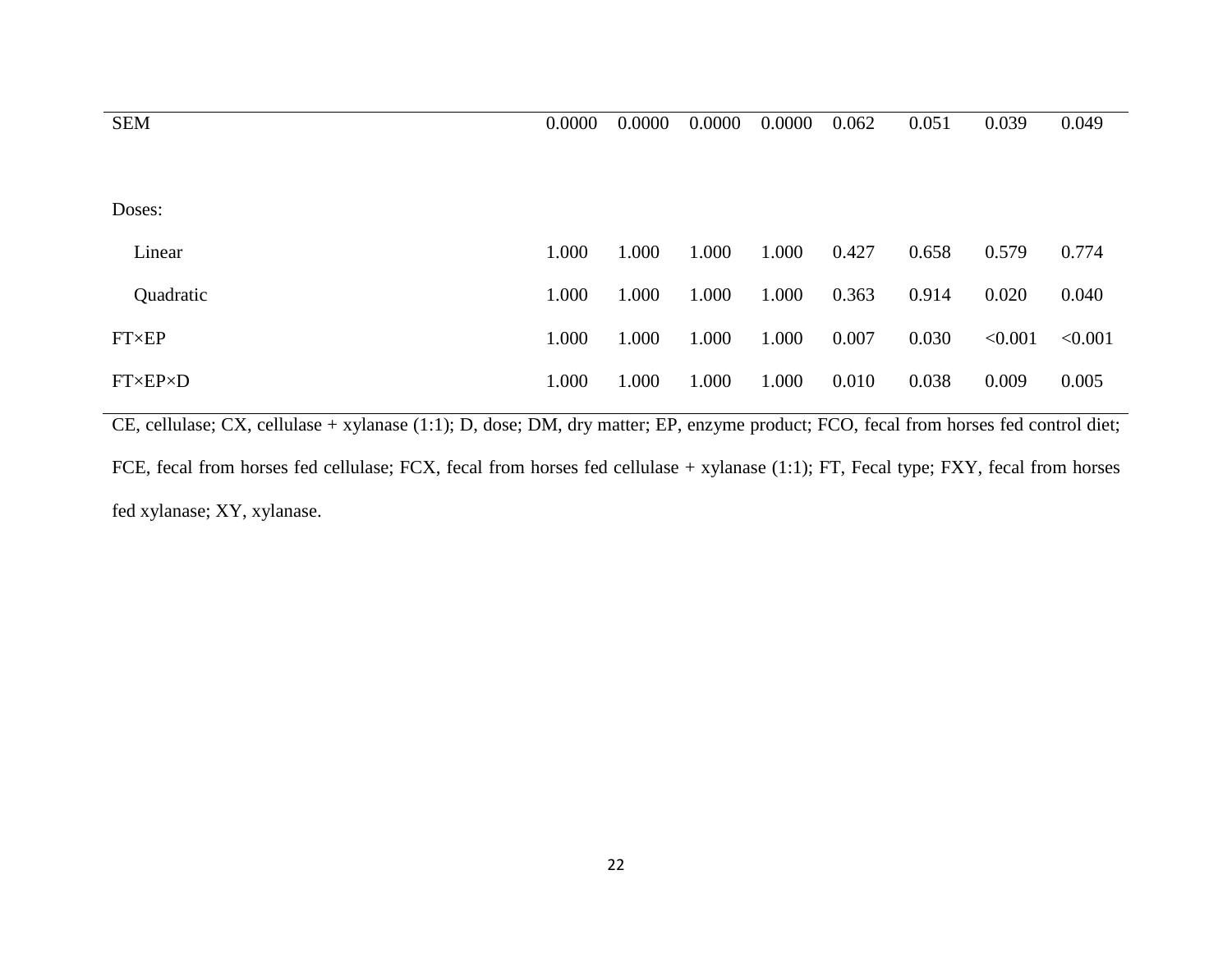# **Table 3**

| Fecal         | type | Enzyme         | product Dose | (D)              |      |      |      | <i>In vitro</i> carbon dioxide production ( $mL/g$ DM) at: |                 |                 |       |       |
|---------------|------|----------------|--------------|------------------|------|------|------|------------------------------------------------------------|-----------------|-----------------|-------|-------|
| (FT)          |      | (EP)           |              | $\mu L/g$        | 2h   | 4h   | 6 h  | $8\ \mathrm{h}$                                            | 10 <sub>h</sub> | 12 <sub>h</sub> | 24 h  | 48 h  |
| FCO (control) |      | EPO<br>enzyme) | (without     | $\boldsymbol{0}$ | 0.00 | 11.2 | 44.4 | 77.0                                                       | 110.2           | 130.6           | 181.4 | 233.7 |
| <b>FCE</b>    |      | CE             |              | $\boldsymbol{0}$ | 15.0 | 31.4 | 72.0 | 89.2                                                       | 139.1           | 159.7           | 209.3 | 276.0 |
|               |      |                |              | $\mathbf{1}$     | 30.8 | 59.8 | 77.3 | 112.6                                                      | 162.5           | 197.8           | 263.8 | 296.4 |
|               |      |                |              | $\mathfrak{Z}$   | 48.3 | 68.8 | 72.8 | 122.7                                                      | 172.6           | 222.5           | 294.2 | 330.5 |
| <b>FCX</b>    |      | <b>CX</b>      |              | $\boldsymbol{0}$ | 26.6 | 40.5 | 73.8 | 93.2                                                       | 143.1           | 163.5           | 259.6 | 318.1 |
|               |      |                |              | $\mathbf{1}$     | 40.8 | 42.7 | 89.7 | 132.7                                                      | 182.6           | 194.9           | 261.9 | 320.5 |
|               |      |                |              | $\overline{3}$   | 36.5 | 36.5 | 84.9 | 122.4                                                      | 172.2           | 205.7           | 256.7 | 317.8 |
| <b>FXY</b>    |      | XY             |              | $\boldsymbol{0}$ | 25.1 | 28.1 | 43.2 | 89.7                                                       | 139.6           | 189.5           | 244.5 | 309.9 |
|               |      |                |              | $\mathbf{1}$     | 8.9  | 11.4 | 51.3 | 88.5                                                       | 135.4           | 154.8           | 200.3 | 253.8 |
|               |      |                |              | $\mathfrak{Z}$   | 9.4  | 31.1 | 47.7 | 58.8                                                       | 105.7           | 126.2           | 207.7 | 262.4 |
|               |      |                |              |                  |      |      |      |                                                            |                 |                 |       |       |

*In vitro* fecal carbon dioxide production after 48 h of incubation as affected by fibrolytic enzymes addition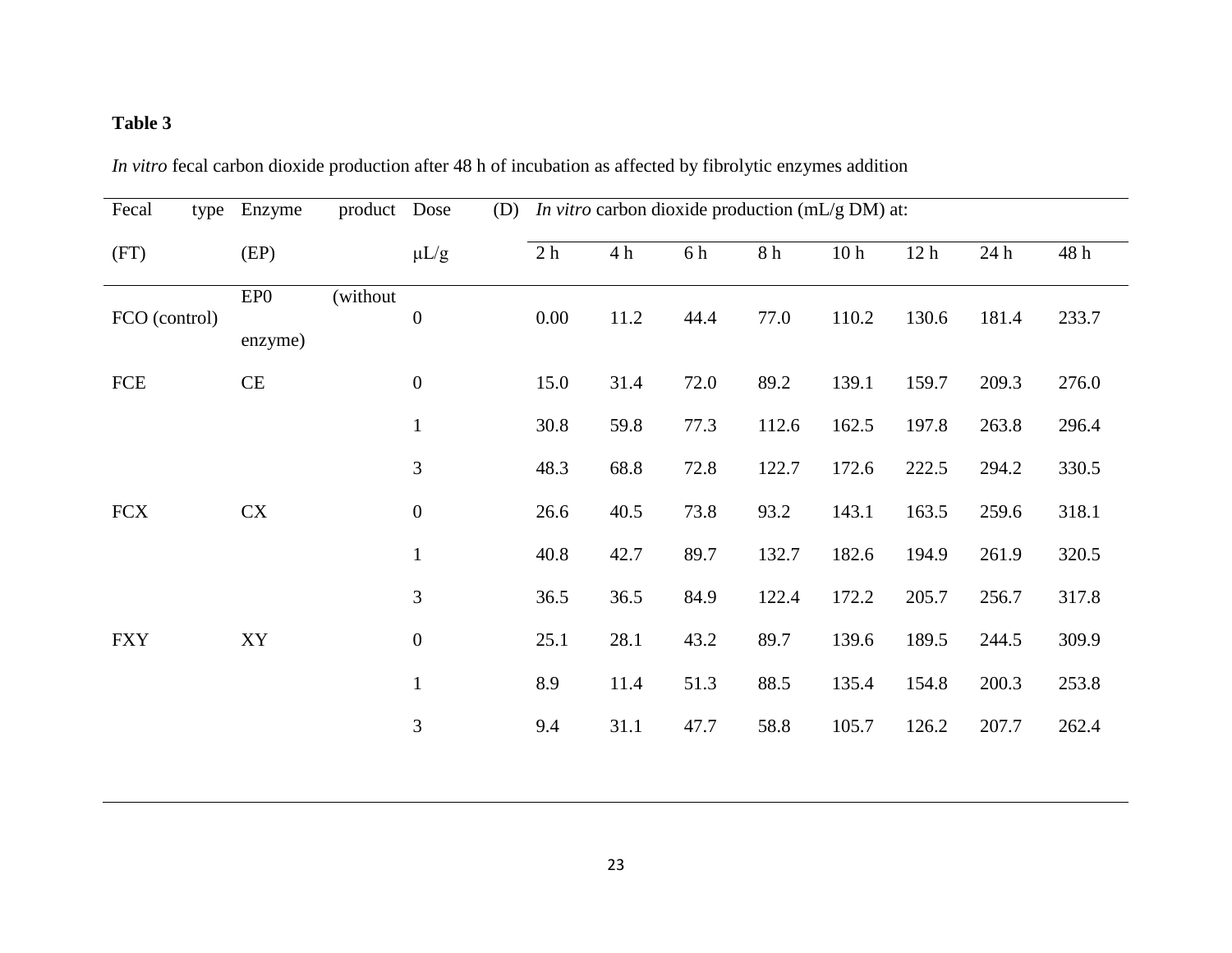| 3.08  | 4.00  | 14.00 | 12.12 | 28.31 | 12.26 | 22.46 | 20.65 |
|-------|-------|-------|-------|-------|-------|-------|-------|
|       |       |       |       |       |       |       |       |
|       |       |       |       |       |       |       |       |
| 0.584 | 0.797 | 0.740 | 0.792 | 0.966 | 0.815 | 0.950 | 0.455 |
| 0.999 | 0.885 | 0.624 | 0.621 | 0.941 | 0.528 | 0.622 | 0.550 |
| 0.053 | 0.187 | 0.056 | 0.231 | 0.316 | 0.086 | 0.223 | 0.447 |
| 0.465 | 0.053 | 0.108 | 0.262 | 0.060 | 0.086 | 0.420 | 0.142 |
|       |       |       |       |       |       |       |       |

CE, cellulase; CX, cellulase + xylanase (1:1); D, dose; DM, dry matter; EP, enzyme product; FCO, fecal from horses fed control diet;

FCE, fecal from horses fed cellulase; FCX, fecal from horses fed cellulase + xylanase (1:1); FT, Fecal type; FXY, fecal from horses fed xylanase; XY, xylanase.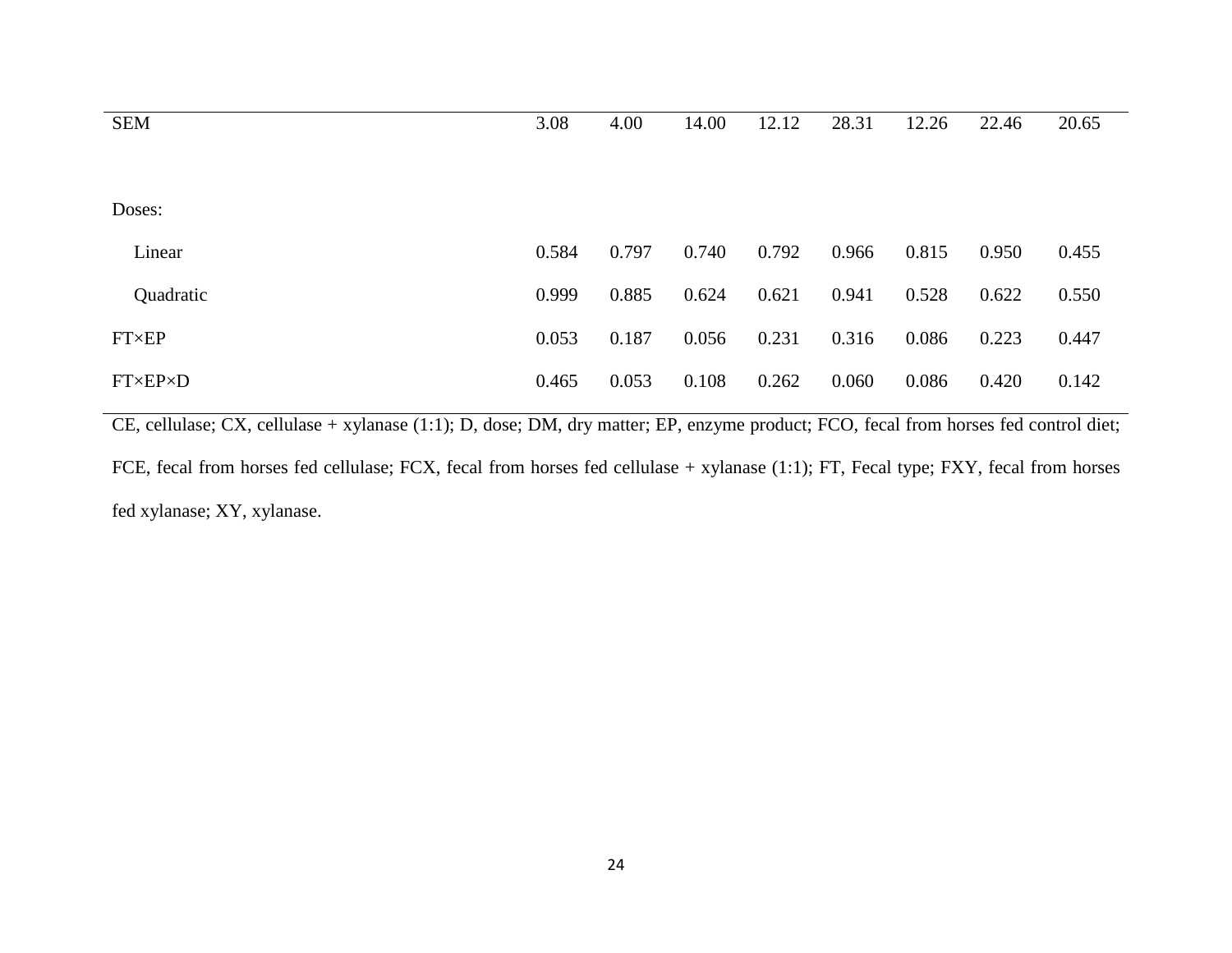# **Table 4**

| In vitro fecal fermentation profile after 48 h of incubation as affected by fibrolytic enzymes addition |  |
|---------------------------------------------------------------------------------------------------------|--|
|---------------------------------------------------------------------------------------------------------|--|

| Fecal      | type | Enzyme          | Dose             |      | ME      | <b>OMD</b> | DMD (mg/g | <b>SCFA</b> | $PF_{24}$ | (mg MCP | $GY_{24}$ |
|------------|------|-----------------|------------------|------|---------|------------|-----------|-------------|-----------|---------|-----------|
|            |      | product         | (D)              | pH   | (MJ/kg) | (mg/g)     |           | (mmol/g)    | DMD/mL    | (mg/g)  | (gas/g)   |
| (FT)       |      | (EP)            | $\mu L/g$        |      | DM)     | DM)        | DM)       | DM)         | gas)      | DM)     | DMD)      |
| <b>FCO</b> |      | EP <sub>0</sub> | $\overline{0}$   | 6.64 | 8.73    | 586.2      | 643.7     | 4.98        | 5.30      | 697.5   | 188.8     |
| FCE        |      | CE              | $\boldsymbol{0}$ | 6.89 | 8.88    | 596.6      | 616.3     | 5.11        | 5.27      | 708.4   | 189.8     |
|            |      |                 | $\mathbf{1}$     | 6.97 | 8.31    | 558.7      | 521.0     | 4.64        | 5.41      | 668.5   | 185.0     |
|            |      |                 | 3                | 6.91 | 8.80    | 591.3      | 536.7     | 5.05        | 5.29      | 702.8   | 189.1     |
| <b>FCX</b> |      | CX              | $\boldsymbol{0}$ | 6.72 | 8.04    | 541.8      | 604.3     | 4.43        | 5.45      | 650.8   | 183.5     |
|            |      |                 | $\mathbf{1}$     | 6.81 | 8.17    | 550.1      | 572.3     | 4.53        | 5.42      | 659.4   | 184.5     |
|            |      |                 | 3                | 6.83 | 8.42    | 566.3      | 546.0     | 4.73        | 5.37      | 676.5   | 186.4     |
| <b>FXY</b> |      | XY              | $\boldsymbol{0}$ | 6.88 | 8.59    | 577.5      | 524.7     | 4.87        | 5.32      | 688.3   | 187.9     |
|            |      |                 | $\mathbf{1}$     | 6.79 | 8.53    | 573.7      | 654.3     | 4.83        | 5.35      | 684.2   | 187.0     |
|            |      |                 | 3                | 6.80 | 9.50    | 637.2      | 581.0     | 5.62        | 5.16      | 751.0   | 193.9     |
|            |      |                 |                  |      |         |            |           |             |           |         |           |